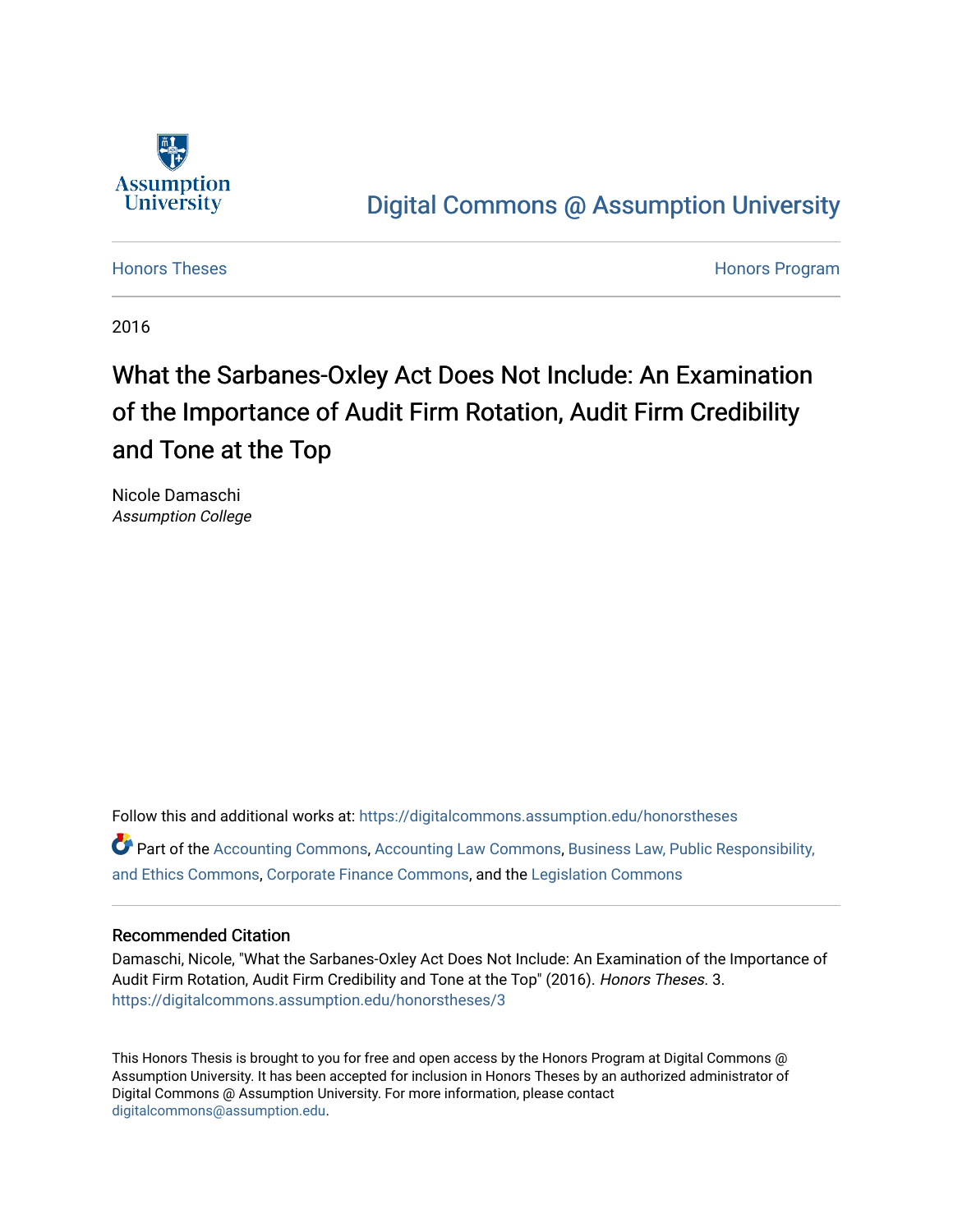*What the Sarbanes-Oxley Act does not include: An Examination of the Importance of Audit Firm Rotation, Audit Firm Credibility and Tone at the Top* 

By: Nicole Damaschi

Faculty Supervisor: Professor Frank Marino

Business Studies

A Thesis Submitted to Fulfill the Requirements of the Honors Program at Assumption College

April 2016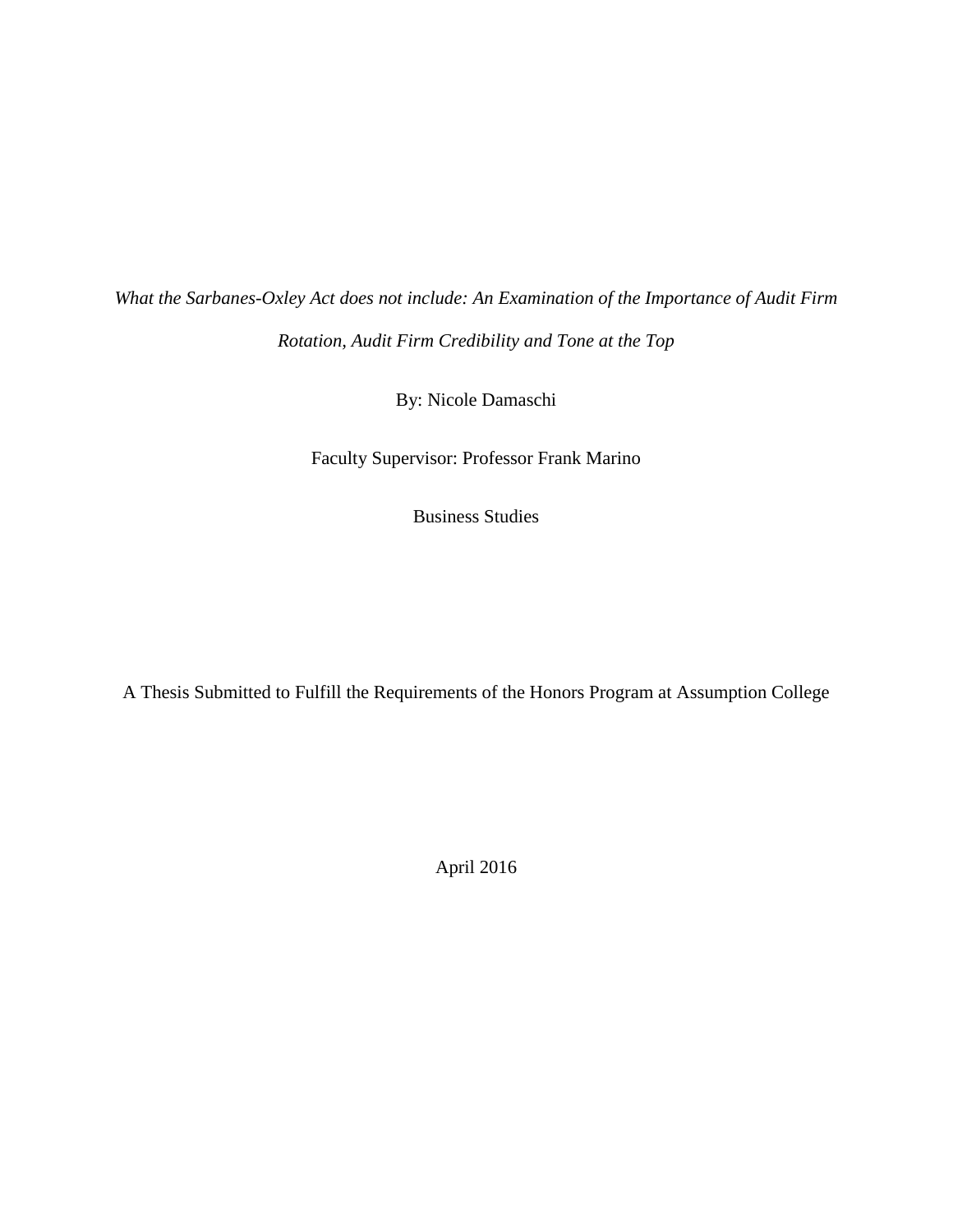| Introduction                  | 3  |
|-------------------------------|----|
| <b>Audit Firm Rotation</b>    | 16 |
| <b>Audit Firm Credibility</b> | 23 |
| Tone at the Top               | 31 |
| Conclusion                    | 37 |
| Works Cited                   | 40 |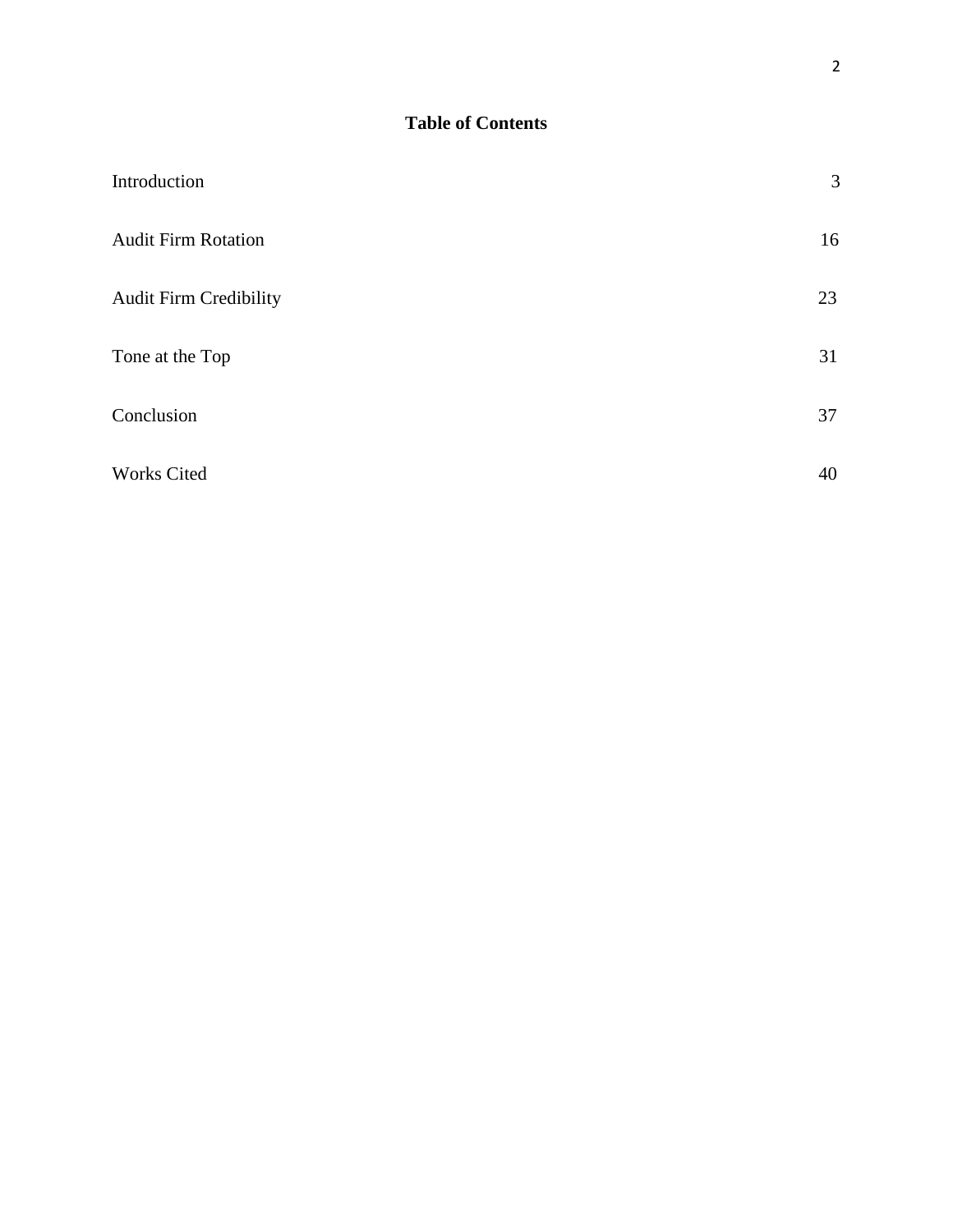#### **Introduction**

Natural Gas and InterNorth merged to create Enron, one of the leading companies in the energy commodities sector of the economy. After a few short months, there were over 21,000 employees and revenues soared over \$101 million. Although Enron became an innovative company quickly, it expanded into new and unfamiliar markets. The employees of this rapidly growing company lacked experience in the new markets and were ill prepared when it came to handling the fast pace at which Enron operated. Management ignored the risks associated with such rapid expansion and continued to conduct business. To adhere to normal financial reporting standards, Enron hired the well-known accounting firm, Arthur Andersen. Within months, Enron collapsed. How can such a powerful and successful company fail so suddenly and drastically? What exactly happened that destroyed such a large and wealthy company within such a short period of time?

The collapse of Enron is a well-known story that is often associated with the idea of accounting fraud and inappropriate financial reporting practices. There are other companies which have experienced failures similar to Enron's and one example is WorldCom. WorldCom was the second-largest telephone company prior to declaring bankruptcy. WorldCom's accounting fraud existed within the assets of their balance sheet. WorldCom listed \$103.8 billion in assets as of March  $31<sup>st</sup> 2001$ , yet the company lacked sufficient funds to pay back the \$5.75 billion in bonds and long term debt that was due in the next year (Young and Mollenkamp). These accounting scandals, as well as others, prompted the government to question the credibility and accuracy of financial statements across the nation. The government took legal action in regards to minimizing fraud on the financial statements that a company produces.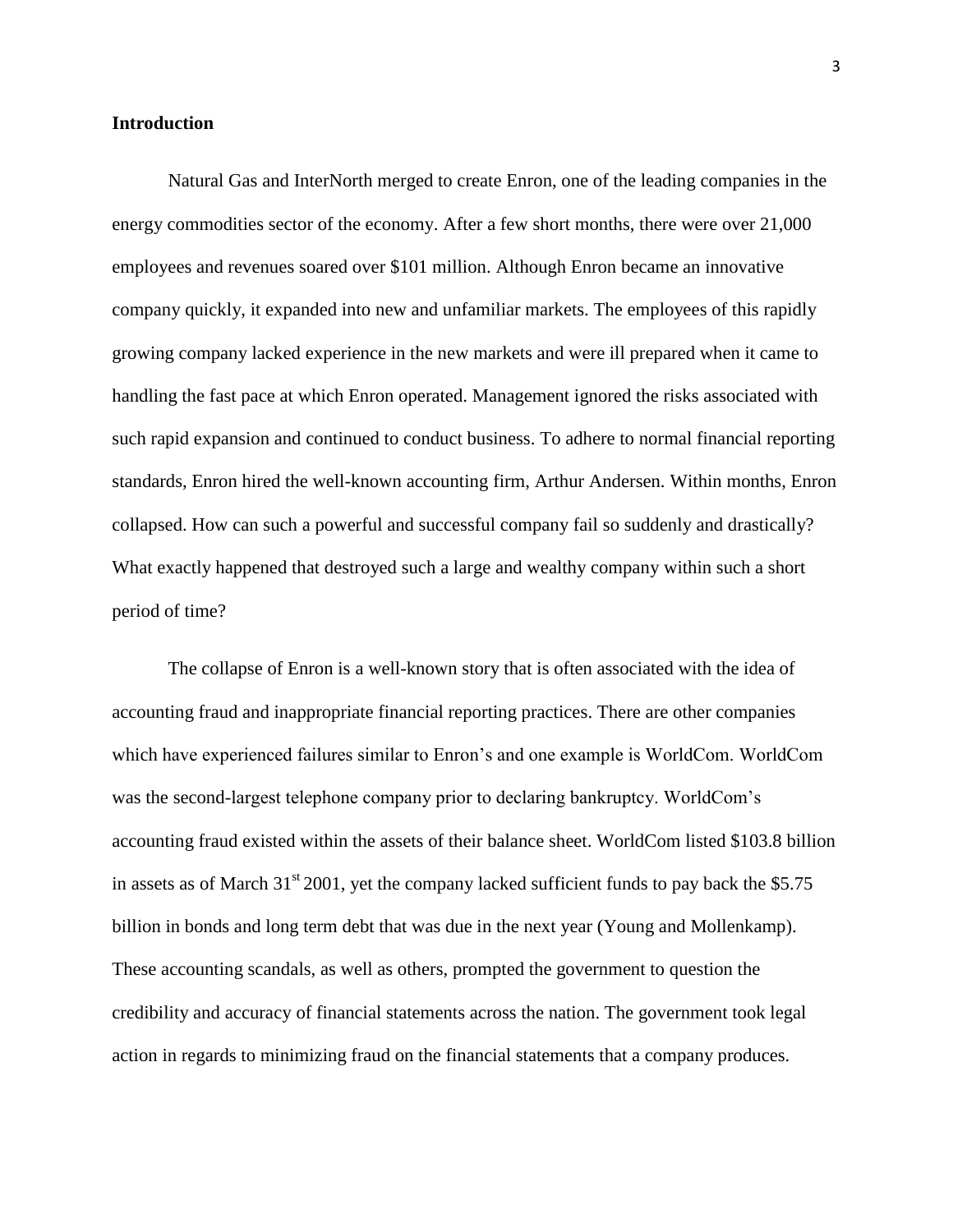Legal action was proposed in Congress by Paul Sarbanes and Michael Oxley when they drafted the Sarbanes-Oxley (SOX) Act. Paul Sarbanes, a Democratic Senator from Maryland, and Michael Oxley, a Republican House Representative from Ohio, composed the first draft of SOX. On July 30<sup>th</sup> 2002, President George W. Bush signed the act in attempt to standardize reporting practices of public companies and recommend guidelines for preparing financial statements and their review. Overall, the final draft of SOX does three things: (1) describes the new provisions that companies must adhere to while composing financial statements that focus on prohibited auditor activities, responsibilities of executives and management controls (2) discusses the protection of whistleblowers and (3) establishes consequences and punishments for altered documents and the commission of fraud.

Specifically, the Sarbanes-Oxley Act establishes eight major provisions that speak to previous grey areas in the standards, quality and ethics behind producing financial statements. The first major provision of the Act includes the creation of a Public Company Accounting Oversight Board (Spiceland 17). This organization consists of five members and oversees the audits of all public companies. This board ensures that the audits of public companies are conducted according to new, strict standards designed to protect public investors' interest. The second provision of the Sarbanes-Oxley Act addresses the accountability of the corporate executive of a company (Spiceland 17). Once the financial statements are produced to the company's best ability, the corporate executives of that company must sign his/her name on the financial reports. This puts the credibility and validity of the executive in jeopardy if fraud were to be exposed within the statements. The purpose of this is to ensure that the executives of companies believe that the financial reports are accurate and are a fair representation of the of the company's financial position after considering business it has engaged in during the past month,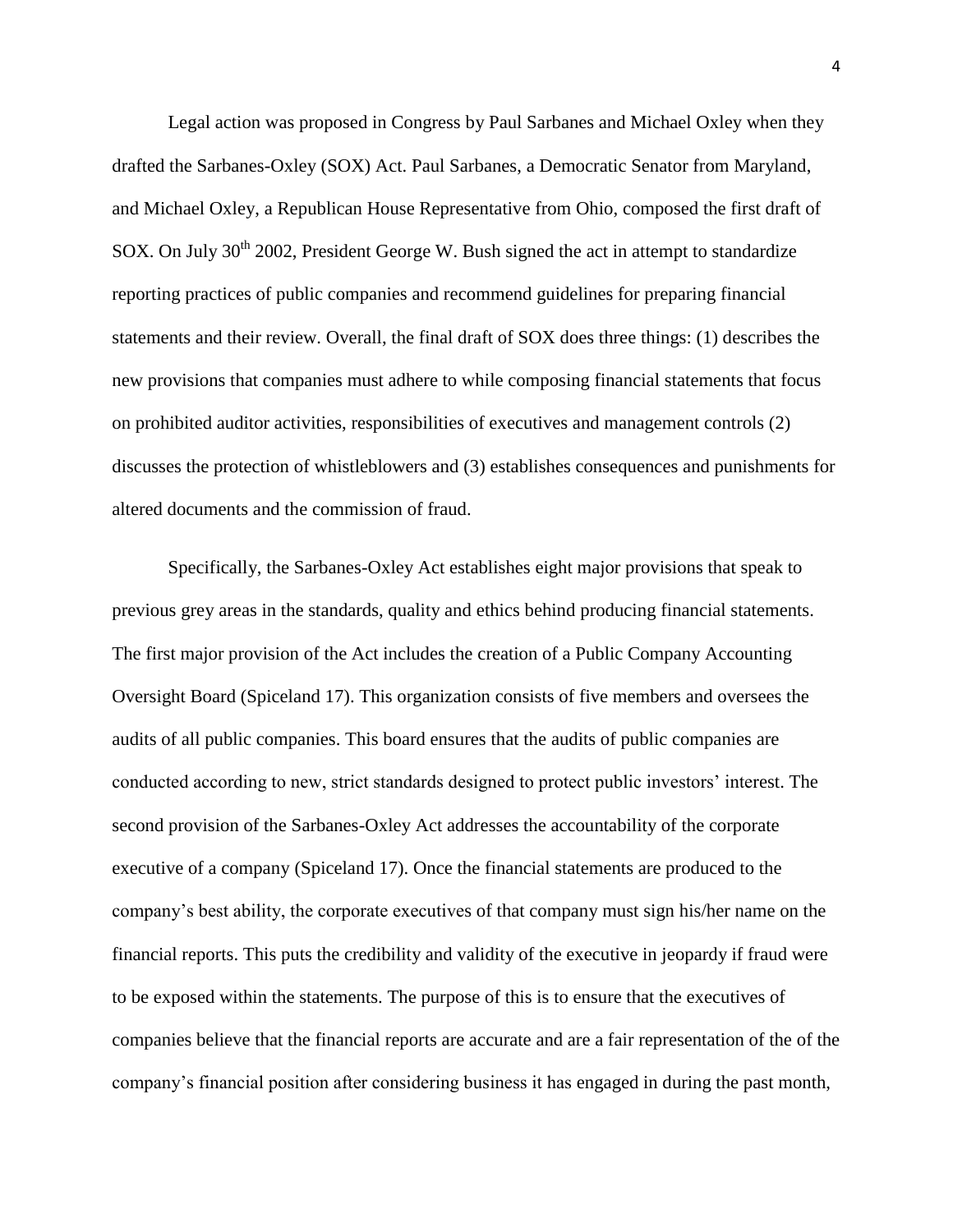quarter, or fiscal year. A third provision focuses on the performance of nonaudit services for a company (Spiceland 17). For example, if a CPA firm performs an audit service for a company, that same firm cannot take part in other services for the company, such as performing accounting or consulting services for the client. The fourth provision that SOX establishes is the requirement to retain audit paperwork for a time period of seven years (Spiceland 17). In the Enron scandal, papers with vital information concerning the business operations were destroyed, making it difficult for investigators to see what exactly Enron and Anderson did and where the company went wrong while recording numerous fatal transactions.

Furthermore, the fifth provision is auditor rotation (Spiceland 17). Companies are required to rotate audit partners every five years. The rotation of auditors helps to eliminate the chance of fraud due to the fact that auditors cannot continuously audit the same companies for an extended period of time. The sixth provision under SOX concentrates on conflict of interest (Spiceland 17). This provision implies that an audit firm cannot audit a public company whose executives have worked for the audit firm or participated in previous audits. The seventh provision deals with the process of a company hiring an auditor (Spiceland 17). The audit firm is hired by the board of directors audit committee of the public company and not the upper management. The final major provision of SOX refers to the concept of internal control (Spiceland 17). Under SOX, public companies must implement effective internal control systems. These internal control systems should monitor cash disbursements and cash receipts within the company the monitoring of the flow of money throughout the business.

The Sarbanes-Oxley Act also addresses the protection of whistleblowers of corporate fraud cases. A whistleblower is an individual "who has and reports insider knowledge of illegal activities occurring in an organization" (Investopedia). SOX felt the need to establish protection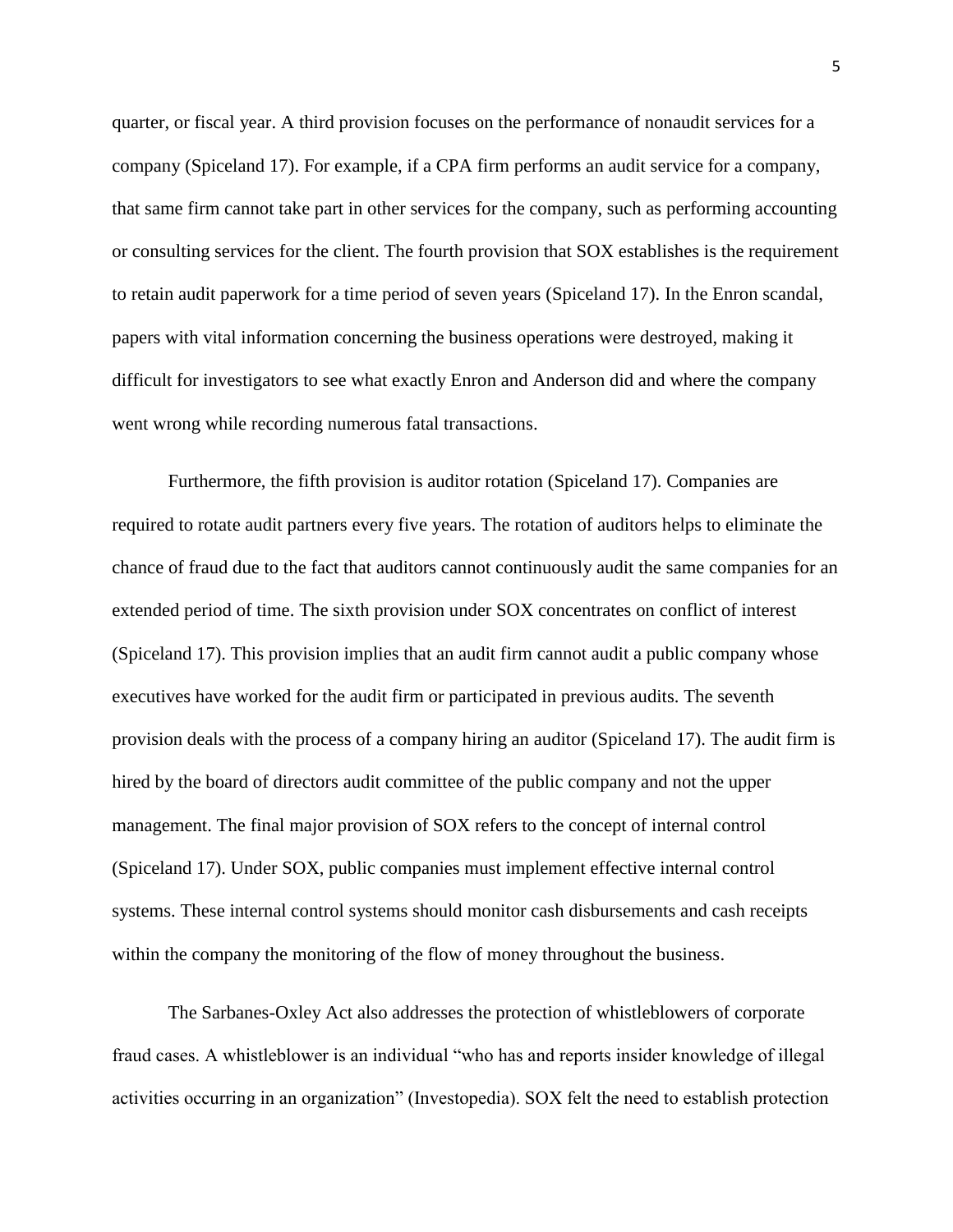for whistleblowers under this legislation because of the retaliation a whistleblower experiences after exposing the wrongdoings of a company. In SOX, Section 808 is dedicated to protecting whistleblowers in corporate scandals: "No company [...] may discharge, demote, suspend, threaten, harass, or in any other manner discriminate against an employee in the terms and conditions of employment because of any lawful act done by the employee" ("The Act Sections"). SOX allows for whistleblowers to retain their positions within the company despite the fact that these individuals expose illegal behaviors to higher authorities. Section 808 helps to promote fair and accurate financial reporting due to the fact that whistleblowers' jobs are not in jeopardy for exposing fraud or altered financial statements. While this protection exists by law, it can be difficult to enforce in practice.

A third aspect of Sarbanes-Oxley is the punishment and consequences for creating false financial documents, either through alteration of the financial reports or as a result of fraudulent accounting practices. SOX defines falsification of financial reports in Section 802 when an individual "knowingly alters, destroys, mutilates, conceals, covers up, falsifies, or makes a false entry in any record, document, or tangible object" ("The Act Sections"). Furthermore, the intentions behind such activities are done in order to sabotage audit reports. The punishments due to altering financial documents and records consist of fine, imprisonment (but for not more than 20 years), or a combination of both ("The Act Sections"). Similarly, Section 807 discusses the penalties associated with intentional fraud within financial statements. For example, fraud occurs when an individual "knowingly executes, or attempts to execute, a scheme or artifice to defraud any person in connection with any security of an issuer with a class of securities" or "[…] to obtain, by means of false or fraudulent pretenses, representations, or promises, any money or property in connection with the purchase or sale of any security of an issuer with a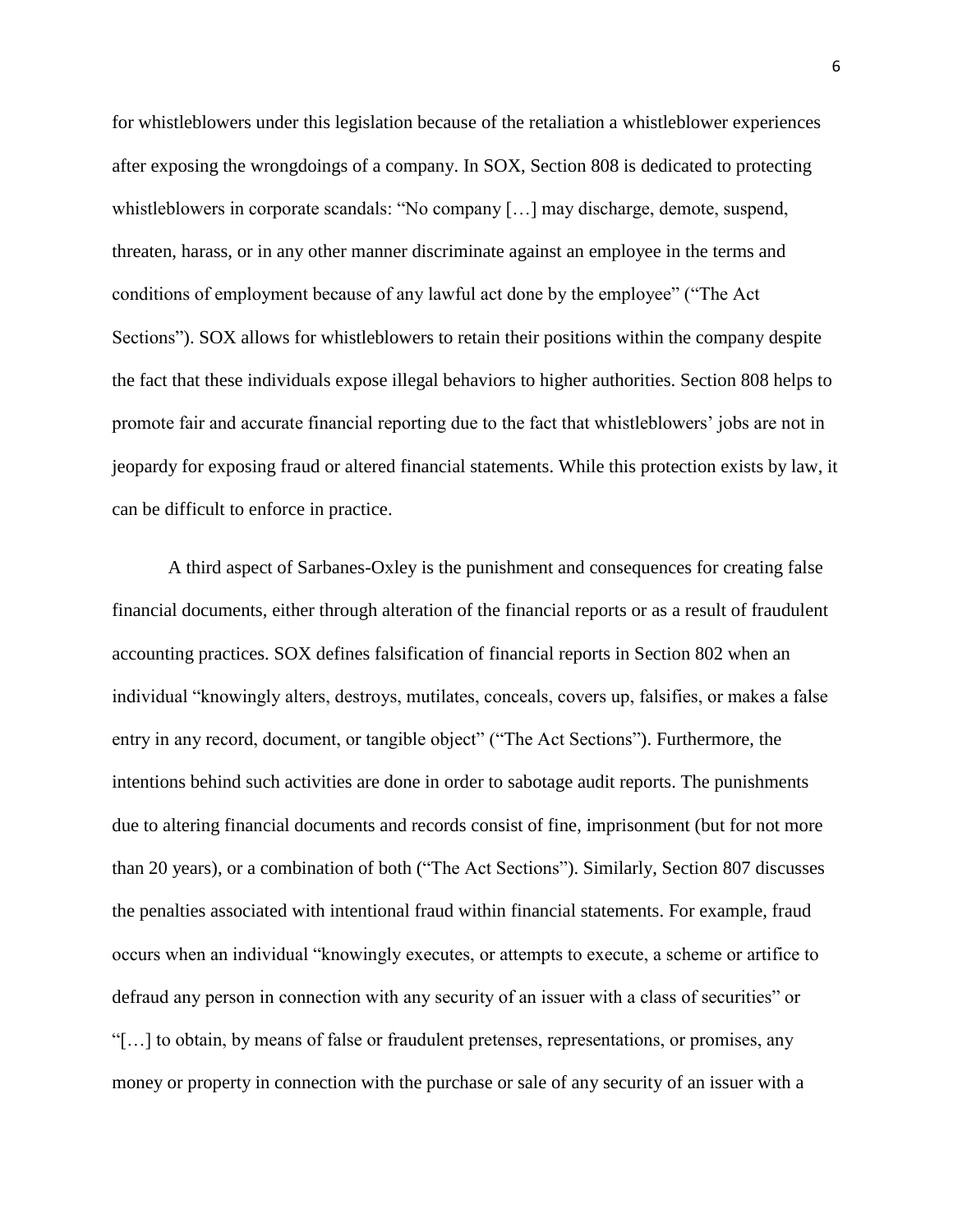class of securities" ("The Act Sections"). When an individual commits any fraudulent act, he/she is subject to a fine, imprisonment (but not more than 25 years), or a combination of both ("The Act Sections").

Individuals involved with the American economy view the Sarbanes-Oxley Act as one of the most sweeping financial reforms since the Securities Act of 1934. In a July 2002 *New York Times* article about politicians' thoughts on the SOX Act, Bumiller discusses the opinions of President Bush. Despite the fact that Bush signed SOX into law, he was originally opposed to the major provisions brought forth by the act (Bumiller). However, Bush's view on the subject changed after the second wave of scandals, when he realized that legal action was necessary to address the amount of fraud present in financial reports for public companies. Prior to Bush signing the act, he was criticized for his slow response time to these pressing accounting matters. Bush describes SOX as revolutionary when he says that it will raise reporting standards and put an end to inaccurate profits (Bumiller). Bush also addresses the punishments established by SOX; violators pay the price of their crime under this legislation.

After Bush's announcement to the public concerning the signing of SOX, many were skeptical about the success the bill would have in the future. For example, shortly after Bush announced the new act, the Democrats criticized it saying, "the new law was a good first step but that it hardly went far enough" (Bumiller). There were still controversial aspects that were left out of the final draft that also have substantial impacts on financial reporting, such as audit firm rotation, audit firm credibility, and aggressive attitudes of top management. In the same article, Harvey L. Pitt, chairman of the Securities and Exchange Commission, agrees with the Democrats when he says that it is a good preliminary action, but implementation will be different because "[politicians have] got [their] hands full" (Bumiller). This preliminary action is a step towards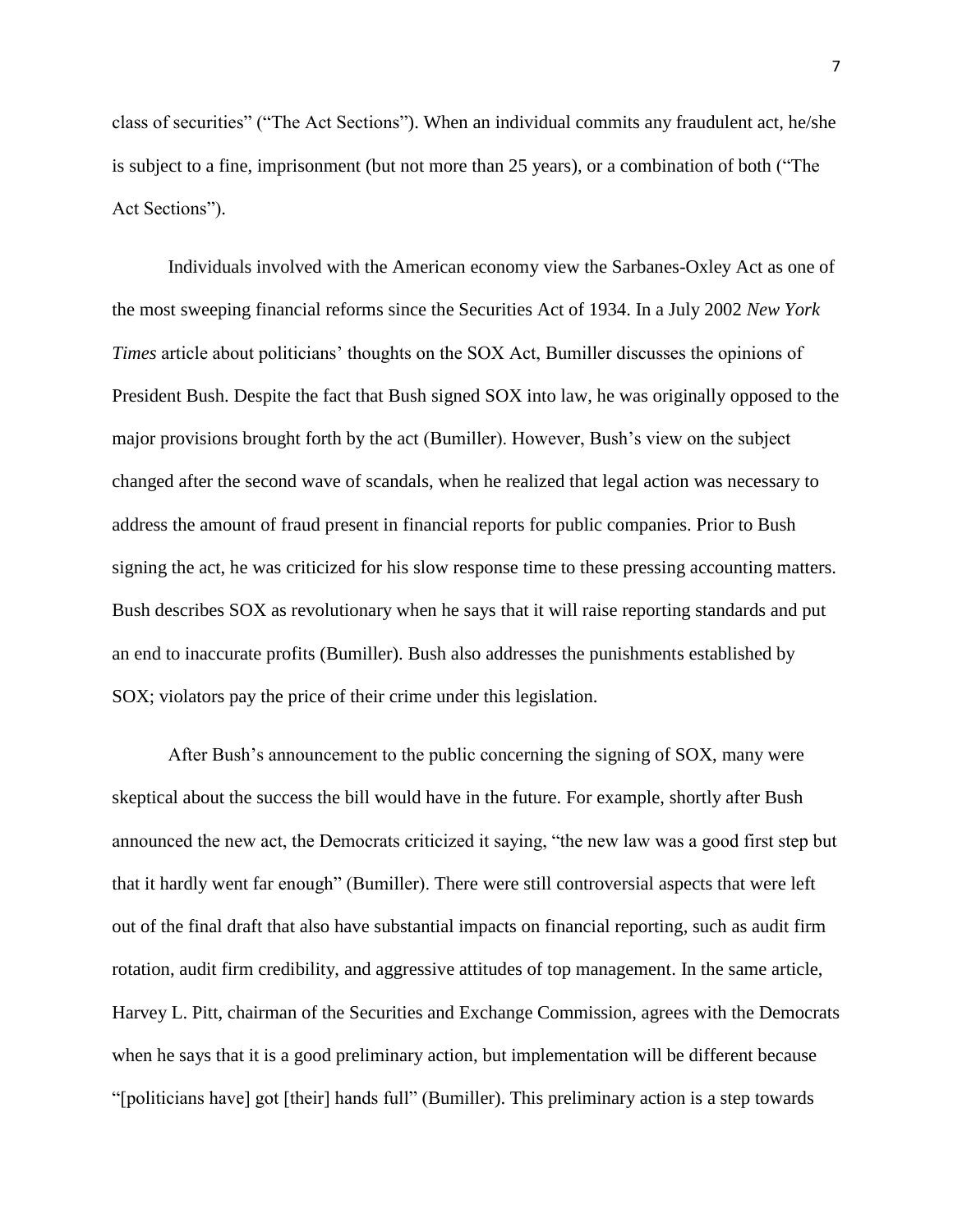reestablishing the confidence of accurate financial reports that existed before the several fraud cases. Many deemed the implementation of SOX into public companies a challenge since it aimed to drastically improve financial reporting, something that had not been done since the Securities Act of 1934.

The authors of the act, Senator of Maryland Paul Sarbanes and House Representative of Ohio Michael Oxley, were also hesitant with publishing SOX from the beginning. An article in *The Economist* suggests that Sarbanes and Oxley both feel that the Act should have been written differently and elaborated upon more of the financial reporting characteristics that played integral parts in both waves of the accounting scandals. Furthermore, Sarbanes adds that the context in which the Act was written offered an obstacle due to the immediate demand for a reform in financial reporting regulations ("Five Years under the Thumb"). This pressure justifies the haste with which Sarbanes and Oxley drafted the legislation. The pressure created from the several scandals caused for immediate action, inhibiting Sarbanes and Oxley from addressing some of the more complex and controversial issues in regards to the financial statements of public companies.

Outside of Congress, the initial responses focused on the impact SOX would have on the price of compliance and the stock market of America. The same article in *The Economist* mentioned above discusses the cost aspect of Section 404 due to the fact that implementation expenses tremendously exceeded the original predicted amounts (Five Years under the Thumb). Furthermore, according to *The Economist,* others claimed SOX would weaken the American stock market. American firms would finance through private buyers and foreign firms would begin to sell shares elsewhere as a result of implementing SOX ("Five Years under the Thumb"). Financing through private buyers would weaken the stock market because American firms would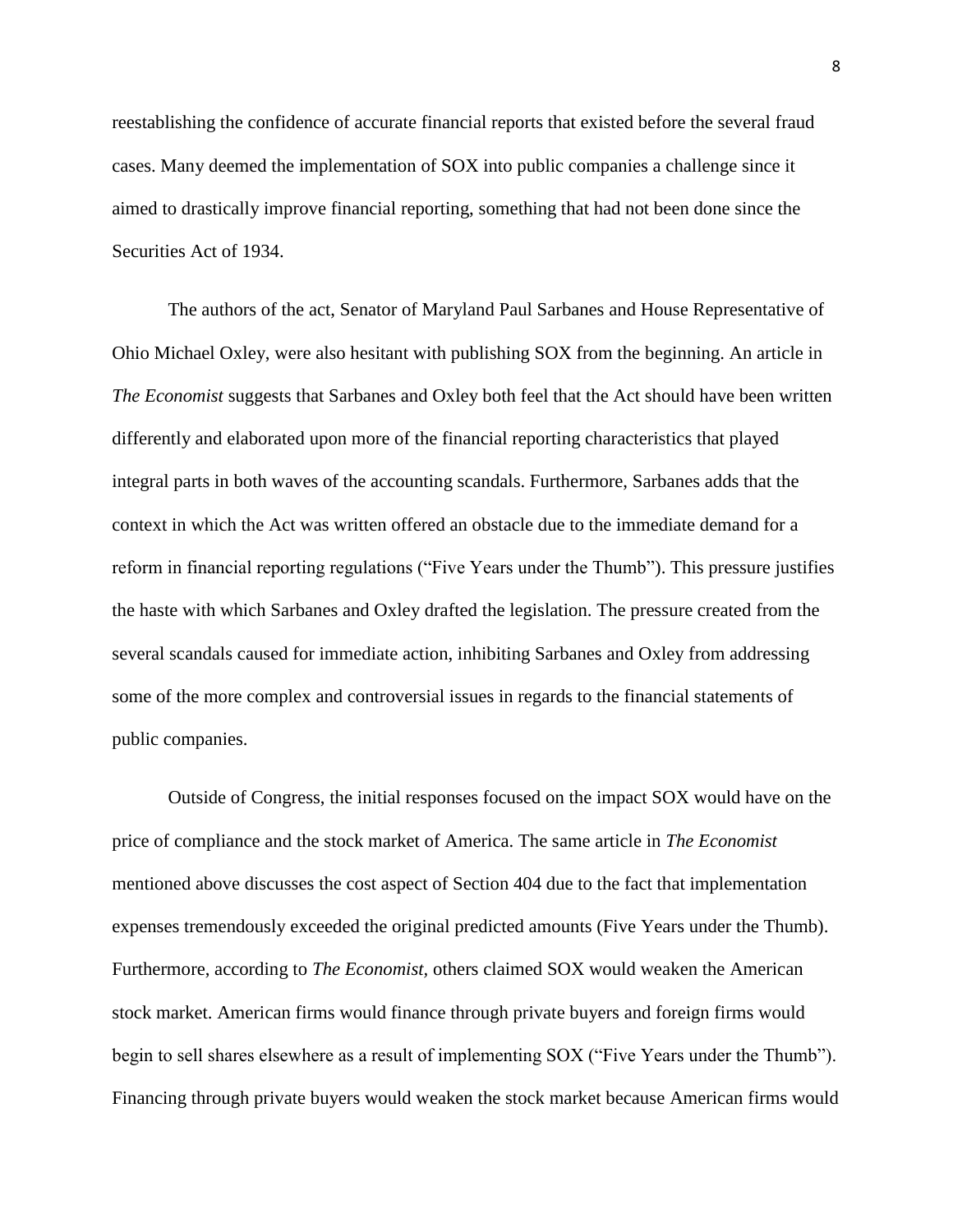no longer be selling shares; therefore, the control of the companies would be in the hands of those private buyers instead of the stockholders. American firms would stop selling shares due to the fear of possibly misrepresenting the financial positions of the public companies. Many economists, along with others, had reasonable fears with the initial establishment of SOX that were both confirmed and refuted as implementation of the act played out in the American economy.

The results of implementing SOX have been controversial due to the varying opinions concerning the integration of the legislation into the American economy. Many researchers and individuals of American businesses and firms have commented on the several controversial aspects of SOX, which include the cost-effectiveness of adhering to the laws put forth by the act, the protection of whistleblowers in accounting fraud scandals, and the intangible benefits associated with the overall effectiveness of SOX in solving the problems it was originally intended to. There have been numerous studies conducted in order to explore the price tag that comes with complying to the Sarbanes-Oxley.

Since many companies incurred substantial compliance fees shortly after SOX came into existence, studies of corporate governance practices were conducted to offer insight into how SOX had affected public companies. For example, Thomas A. Hemphill, a professor in the School of Management at the University of Michigan-Flint, published an article in 2005 discussing the impact of SOX on directors and CEOs of public companies. The survey from 2005 includes responses from the top 2,000 public traded companies and found that 23% of companies incurred compliance costs between \$1 and 5 million, 29% between \$6 and 10 million and 47% incurred more than \$10 million (Hemphill). In prior years, only 22% of companies had compliance costs of more than \$10 million (Hemphill), suggesting that as time went on, the costs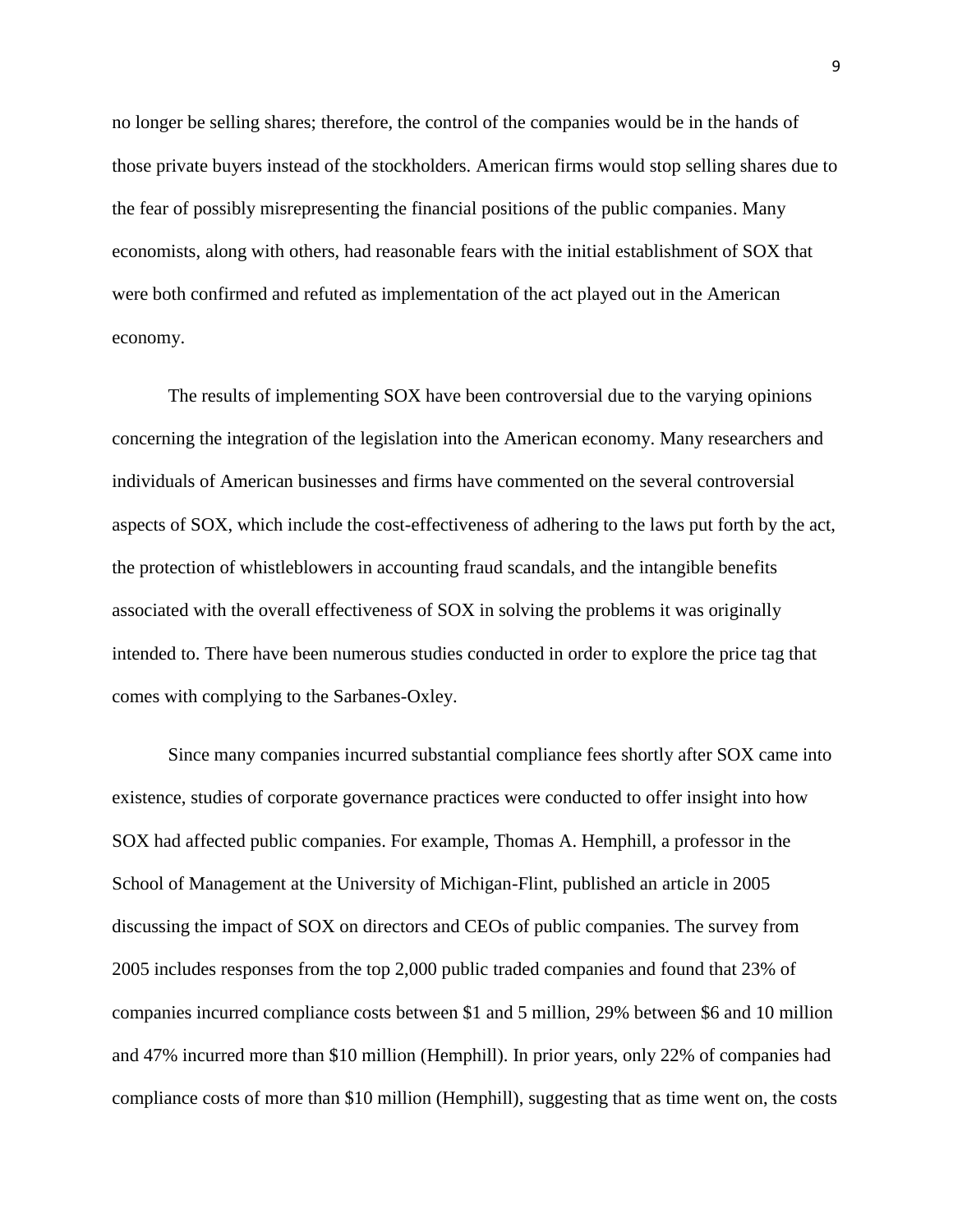of compliance to SOX regulations increased. This article indicates that the increase in costs were the result of an augmentation in internal audit resources. The results of the surveys conducted also indicated that 77% of directors and CEOs believe that SOX should be revisited by lawmakers (Hemphill). The fact that an overwhelming number of corporate companies feel that SOX could be improved upon sheds light on the dynamic aspect of this piece of legislation. Although it initially addressed a portion of the problems in financial reporting for public companies, there are still parts of the area that remain unregulated by legislation.

Although the majority of companies incurred compliance costs in respect to Section 404, many studies have been conducted to specifically look at how the smaller companies have been affected by regulation. Robert Benoit, President of Lord & Benoit, a SOX Research and Compliance firm, investigated the actual costs for smaller companies to comply with regulations set forth by the SEC and PCAOB. In *The Sarbanes-Oxley Investment: A Section 404 Cost Study for Smaller Public Companies,* Benoit concluded that compliance costs were anywhere from between \$15,000 to \$162,000 for Section 404(a) Management Assessment (Benoit). Benoit also examined costs of Section 404(b) Auditor Attestations and found that audit fees increased between \$7,517 and \$86,417 (Benoit). This study concludes that the costs incurred were lower than those predicted for these small companies by the SEC in the beginning, which suggests that Section 404 has been cost effective for both small and large companies.

Furthermore, Ivy Zhang, an academic from William E. Simon Graduate School of Business Administration at the University of Minnesota, explores the costs of SOX in a study titled *Economic Consequences of the Sarbanes-Oxley Act of 2002*. In this experiment, she indicates that some decrease in share prices in the American stock market are a result of the provisions established from Sarbanes-Oxley. Zhang's study concludes that the costs of the SOX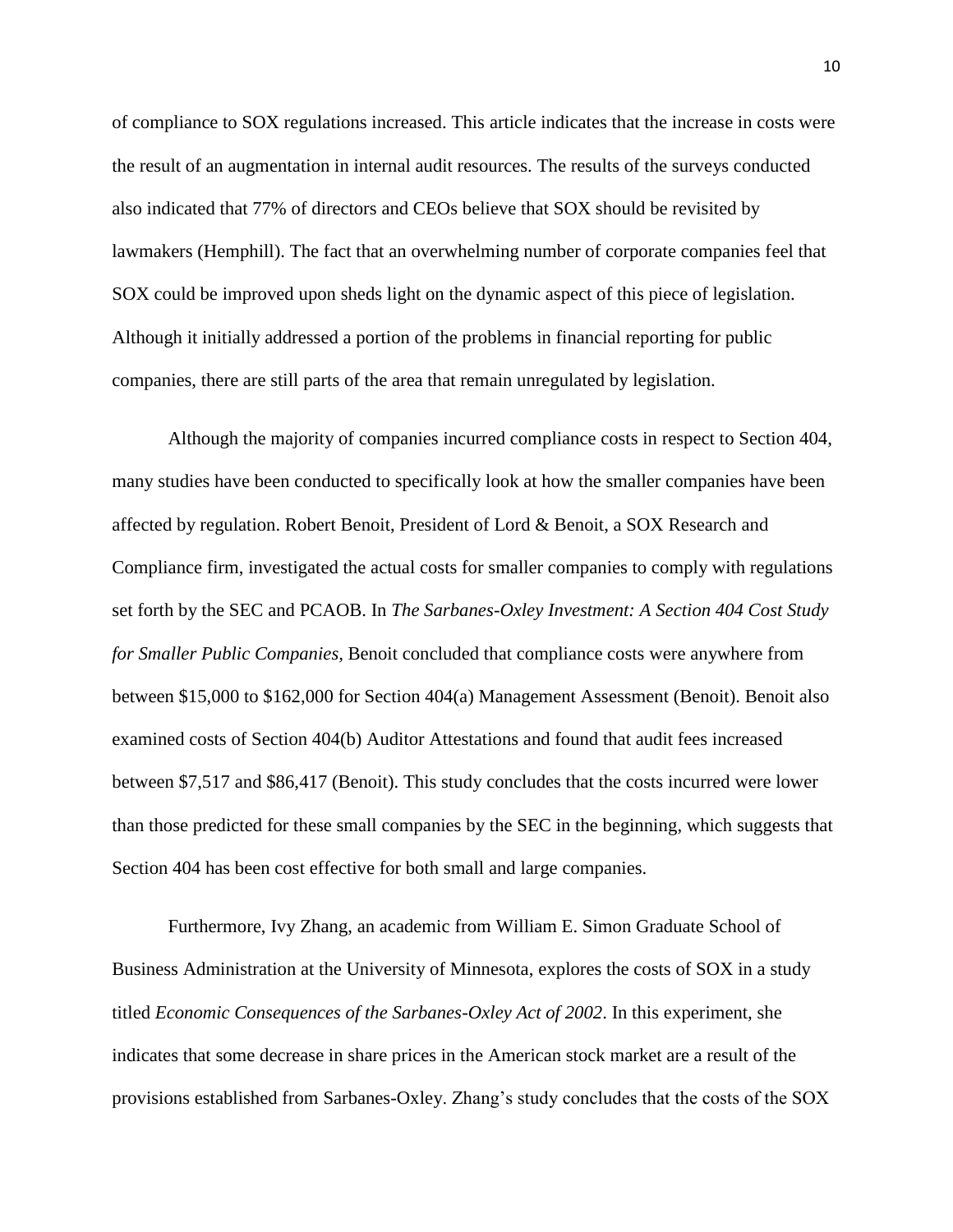Act exceeded the benefits from adhering to the act by the astronomical amount of \$1.4 trillion (Zhang). Although the goal of SOX was to restore investor confidence in public companies and stimulate the stock market, this study suggests that it had the opposite effect. This number sparked much debate about the actual cost-effectiveness of SOX because the results of this study suggest that the stock market incurred detrimental losses after implementing this act.

On the other hand, there are researchers who feel that implementing this financial reform act is a cost-effective action. For example, Julia Hanna published an article in *Forbes* discussing this controversial aspect of SOX. Hanna concludes that the institutions, like the Public Company Accounting Oversight Board, and the provisions of the act itself have not been detrimental to the survival of businesses and firms (Hanna). Hanna suggests that since no companies have shut down operations completely since implementing SOX, the additional fees can be considered an initial investment for a company, and a one-time cost. Once the company incurs the costs associated with SOX at the beginning, the firm will not have to pay them again if the methods instituted in response to the act are successful.

Additionally, a survey was conducted in 2012 by the Financial Executives Research Foundation that asked FEI members about costs incurred due to compliance with Section 404 of the SOX Act. According to the survey, when asked if the company experienced an increase or decrease of internal costs within the past three years, 29% reported an increase while 48% reported a decrease (Sweeney). The results of this study demonstrate that costs for a greater number of businesses of complying with Section 404 have decreased recently, suggesting that companies are not suffering cost-wise as much as initially. Companies that experienced an increase attributed it to the large acquisitions and additional systems for internal control, as well as new Information Technology to enhance these additional systems (Sweeney). Firms that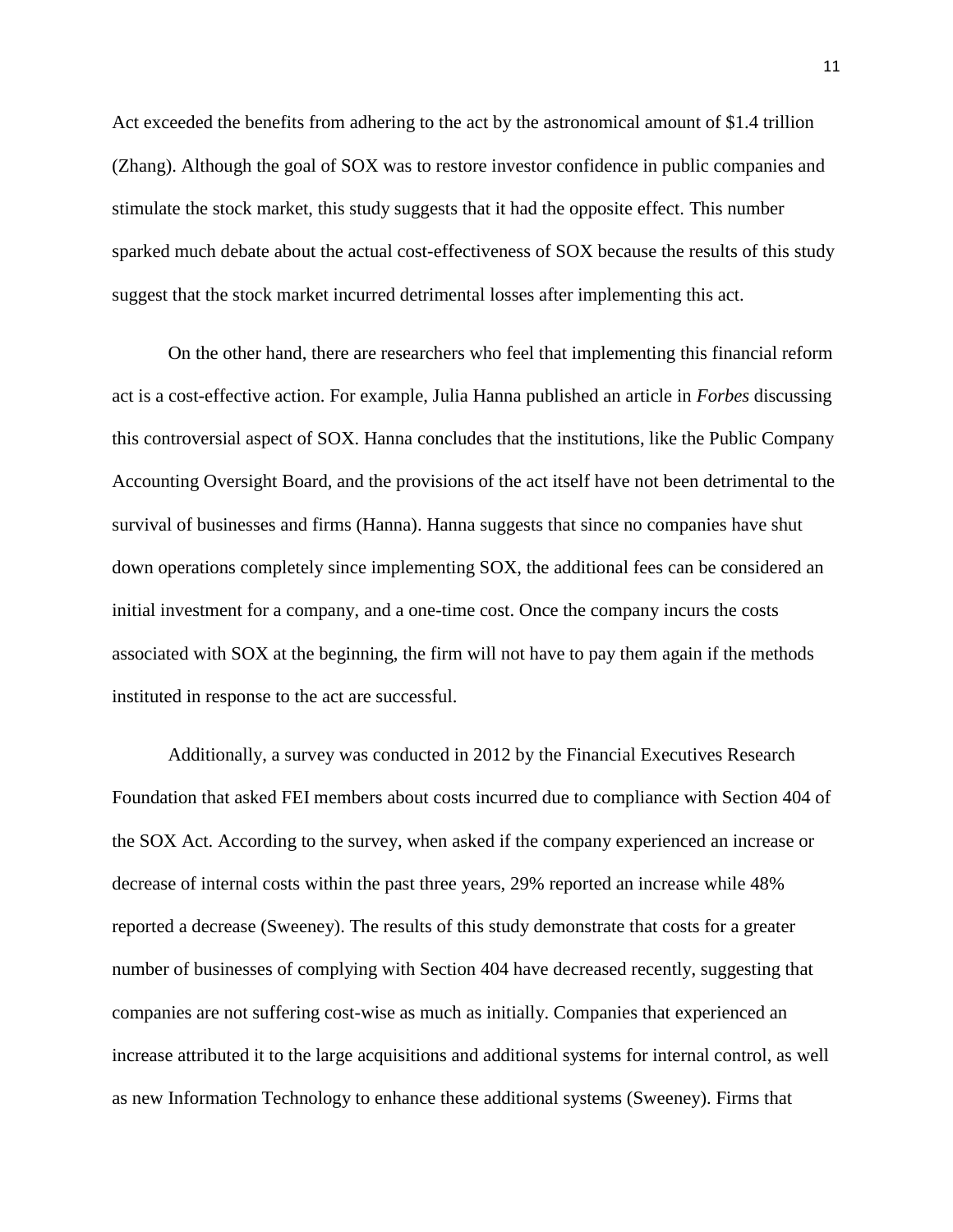experienced a decrease listed automated controls and reconfiguring the business and financial systems as possible reasons (Sweeney). Also, the survey indicates that 51% companies experienced better internal control after complying with Section 404 and felt that it was worth the added expense (Sweeney). In conclusion, the cost-effectiveness aspect of SOX has affected companies differently as time has progressed after passing the legislation.

Another portion of Sarbanes-Oxley that is under constant examination is the protection of whistleblowers in accounting fraud scandals. Luigi Zingales, a professor of Entrepreneurship and Finance from the University of Chicago, supports the provisions set forth by SOX. Zingales, along with Alexander Dyck and Adair Morse, examine the concept of whistleblowing in their paper titled "Who Blows the Whistle on Corporate Fraud?" throughout 230 corporate fraud cases during an eight year time period between 1996 and 2004. Before the SOX Act was implemented, one-third of corporate accounting scandals had whistleblowers that were responsible for finding fraud, which includes individuals like auditors and industry regulators (Zingales, Dyck & Morse). After integrating SOX into the business practice, the number of frauds reported by individuals responsible for finding errors and misrepresentation rose to 50% (Zingales, et. al). This study suggests that SOX enhanced the protection of whistleblowers in corporate scandals since more individuals were not afraid and were less hesitant to report inaccuracies while examining financial reports.

Conversely, others feel that SOX did not have a substantial effect on the protection of whistleblowers. For example, Richard Moberly discusses the ambiguous protection for this unique group of individuals in his article *Why Sarbanes-Oxley Whistleblowers Don't Win*. Moberly states in his examination of SOX that the protections offered to whistleblowers are too broad (Moberly). Moberly also identifies the protection aspect as "burdensome" (Moberly n.p.)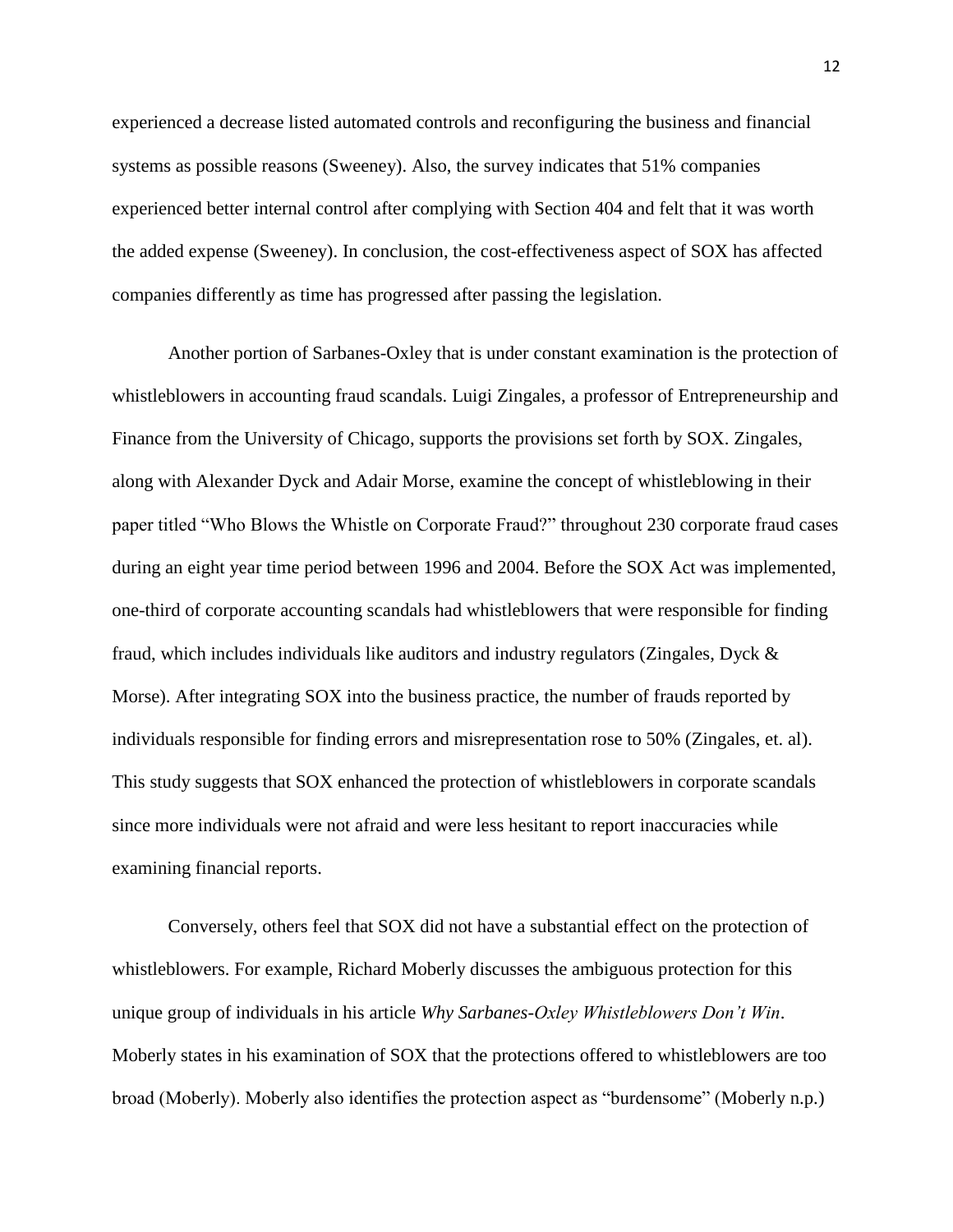to employers due to the fact that they must not consider whistleblowing an offense in which the employee can be fired (Moberly). The unspecific protection provisions open doors to the possibility of several different interpretations of the same concept, which can potentially result in disagreement on the subject. Furthermore, other researchers have found that the success of whistleblowing in corporate fraud has decreased after implementing SOX from 20.7% to 15.6% ("Five Years under the Thumb"). Despite the fact that whistleblowers are offered protection under this legislation and the number of cases brought to court has increased, it does not automatically result in a successful trial when the fraud case is brought to court.

Finally, academics have conducted studies concerning the intangible benefits for businesses and firms that are related to the implementation of the SOX Act. Ganesh M. Pandit, Vijaya Subrahmanyam and Grace M. Conway published a study that focused on the audit reports of companies listed on the NYSE before and after the SOX Act. The results of the study indicate three areas of improvement in regards to the representation in audit reports that include: an accurate identification of financial experts on an audit committee; a detailed report of auditor independence; and disclosure of the preapproval of nonaudit services (Pandit, Subrahmanyam & Conway). These improvements are important for the fair representation of financial positions of companies; the implementation of SOX has resulted in this positive tangible benefit that will help restore investor's confidence in financial reporting. Another individual who explores the intangible benefits of the SOX Act is Suraj Srinivasan, an associate professor at Harvard. She states that information provided in financial reports will be used in more efficient ways and the internal control systems for companies have become more efficient as well (Hanna). The adherence to SOX is improving the quality of financial reports, which directly affects the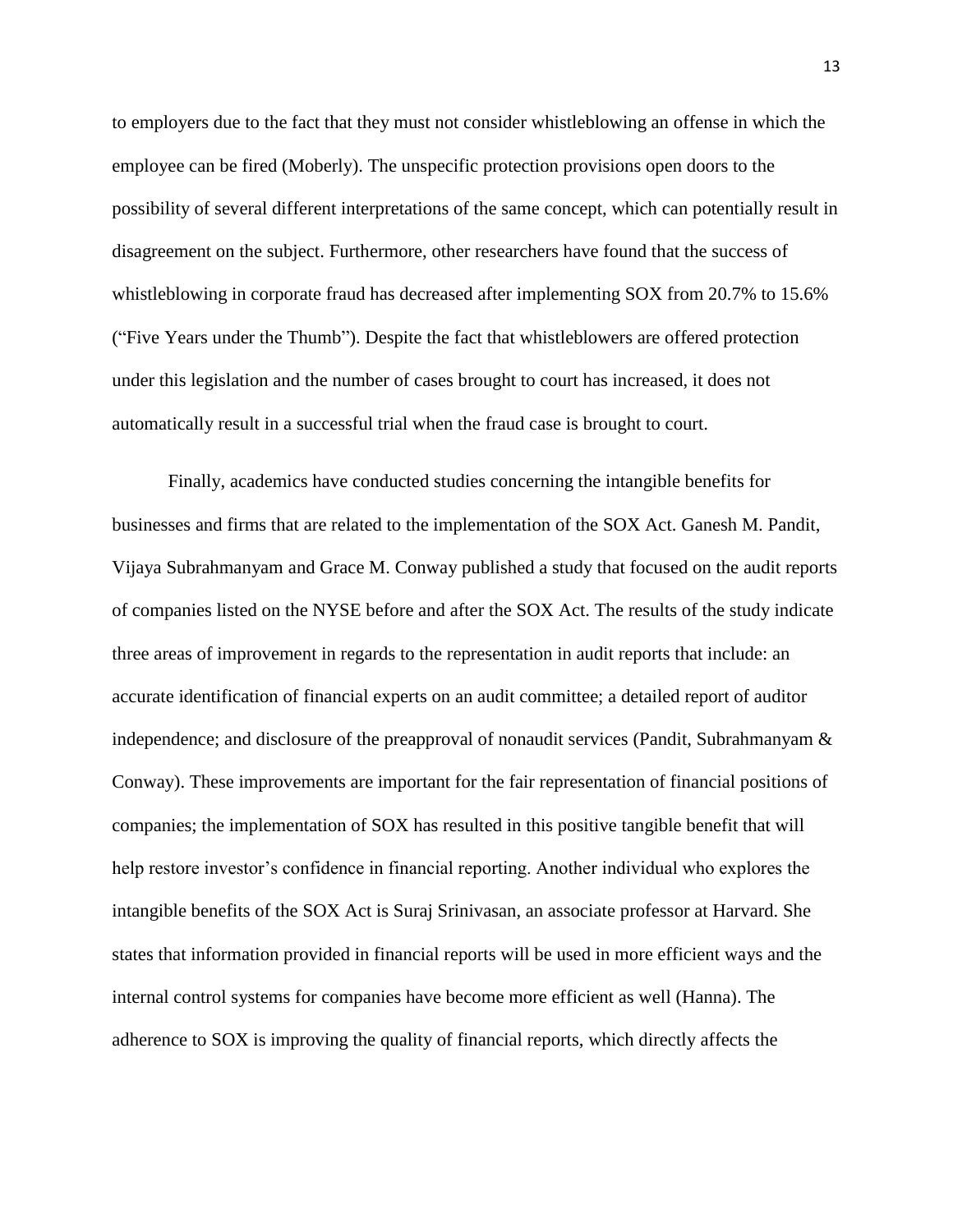accuracy of information available to individuals outside of the public companies in the American economy.

In conclusion, the members of the accounting field, as well as those involved with American businesses on a variety of levels have differing opinions about the implementation of Sarbanes-Oxley. Many scholars have also published articles and studies concerning what will happen next in regards to laws about financial reporting. For example, Michael M. MacQueen published a study in 2010 called "Holes in our SOX: Improving the Effectiveness of the Sarbanes-Oxley Act of 2002". This study explored several possibilities to revise SOX on account of controversies that existed. MacQueen looked for current holes in this Act, which he identified as internal control, or compliance with Section 404, and the control of audit committees and the board of directors during the auditing process (MacQueen). Through this study, MacQueen decides that the importance of the recommendations he offers is immaterial, and the possibility of implementation is unlikely (MacQueen). Eight years after SOX was established, many accountants and scholars began focusing on ways to improve the provisions brought forth rather than critiquing the existing provisions. Despite the fact that MacQueen's study concludes that there is a poor possibility of revision of SOX to this extent, it represents a new perspective in examining the aftermath of SOX. This study, along with the other studies mentioned previously, demonstrate the controversy and uncertainty associated with SOX and its future benefits. After all, SOX is only 14 years old; many times, the full effects of legislations are not apparent until years after implementation. Was the SOX Act based on fundamental economic and accounting ideals that will no longer pertain to future situations with financial reporting?

Many consider the Sarbanes-Oxley Act to be one of the most sweeping financial reforms since the establishment of the Securities Exchange Act of 1934 that addresses exchanges of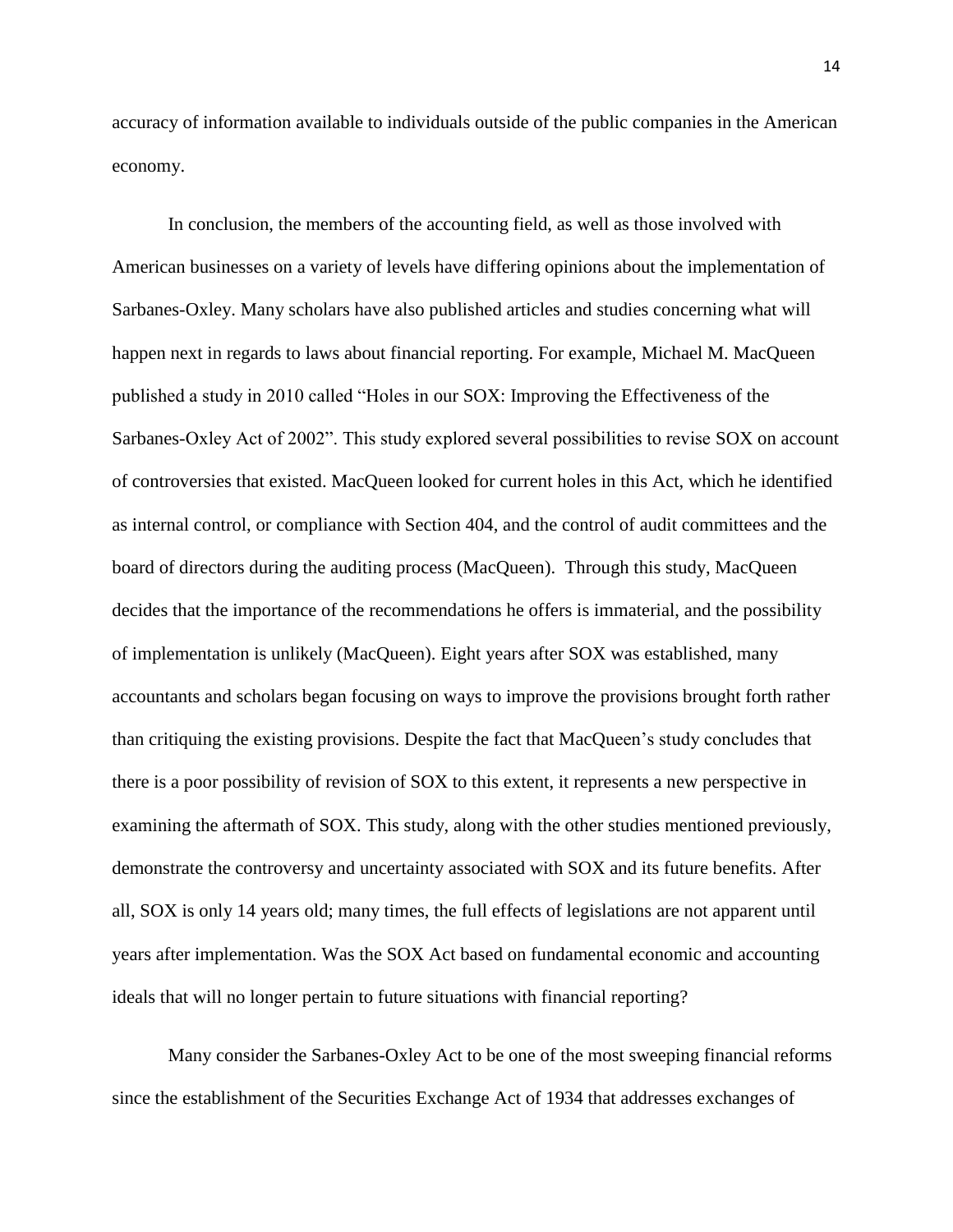stocks, bonds and debentures. Sarbanes-Oxley was passed in order to attempt to eliminate financial alteration and fraud in financial statements. However, SOX is still a young act with many long-term effects of implementation that are still unknown. With this, many accountants and audit firms describe SOX as a work in progress.

Therefore, this paper focuses on three aspects of financial reporting that SOX fails to address that are vital to fair and accurate financial reporting. One important aspect that plays an integral part in financial reporting is audit partner rotation. SOX specifically mentions a provision that requires audit partner rotation, suggesting that a company may use an audit firm infinitely as long as the partners conducting the audit rotate every five years. A second essential aspect that SOX fails to address is audit firm credibility. There is a provision in SOX that requires the CEO and CFO to sign off to certify that the financial statements produced are an accurate representation of the company's financial position. However, a problem concerning audit firm credibility surfaces because no single name of individual partners appear on the audit report to certify that the audit conducted has been done so in a manner that follows audit standards. A third but not final aspect that does not appear in SOX is corporate culture through tone at the top. The culture fostered by upper management affects the financial statements. An aggressive, number-driven upper management will go to lengths to make sure that the financial position of the company is reported at what management desires it to be rather than what it actually is. Although it is difficult to audit such an intangible area of the business, upper management is often able to demonstrate culture through strategies like codes of conduct and role modeling in order to display the importance of certain concepts like honesty and integrity within the company.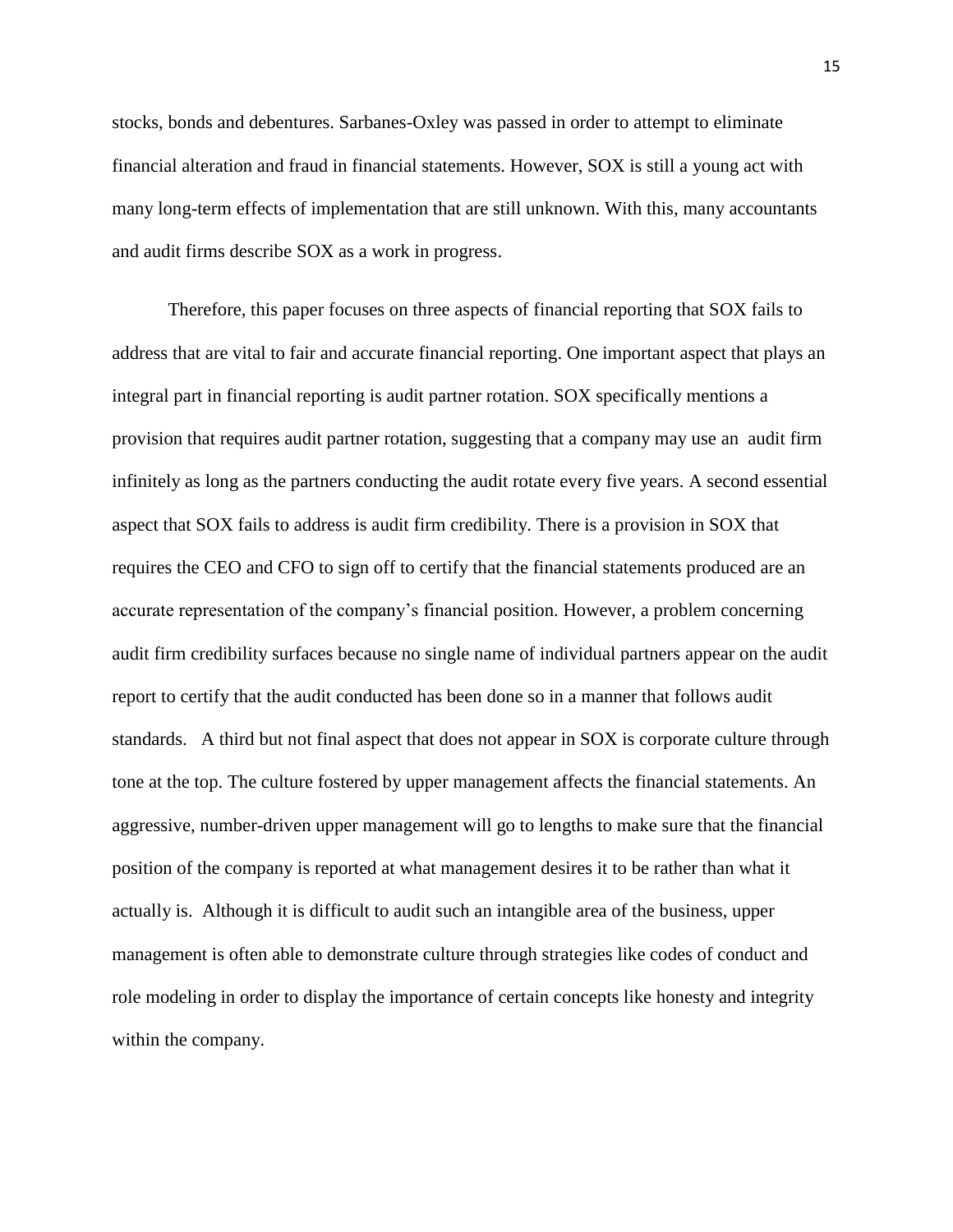Although these three ideas were not part of SOX initially, there is a possibility that they can be included in this dynamic piece of legislation later on. However, why were these potential provisions not included in SOX since the beginning? Would including these provisions improve the act and make it more effective in increasing the quality of the financial statements of public companies? The answers to these questions provide insight into grey areas and controversial concepts of financial reporting.

#### **Audit Firm Rotation**

In order to understand the concept and significance of audit firm rotation, it is necessary to distinguish the idea from audit partner rotation. Mandatory partner rotation is one of the eight major provisions brought forth by SOX. As stated before, companies are required to rotate audit partners every five years to help eliminate the chance of employees or top management committing fraud. Audit partners are the employees of audit firms in charge of conducting the audit. Currently, a company may have the same public firm audit the financial statements infinitely, as long as the partners change every five years. However, lawmakers and those involved in public accounting have debated over the idea of mandating audit firm rotation. This entails alternating audit firms entirely after a designated number of years instead of partners within the same audit firm.

Audit firm rotation is a controversial idea with many supporting and opposing arguments. Over the years, many politicians and economists have suggested and fought for the concept of audit firm rotation in order to solidify the importance of independence when conducting an audit. According to a review of audit firm rotation published by Corinna Ewelt-Knauer, Anna Gold and Christiane Pott, one major argument in favor of mandating audit firm rotation is to increase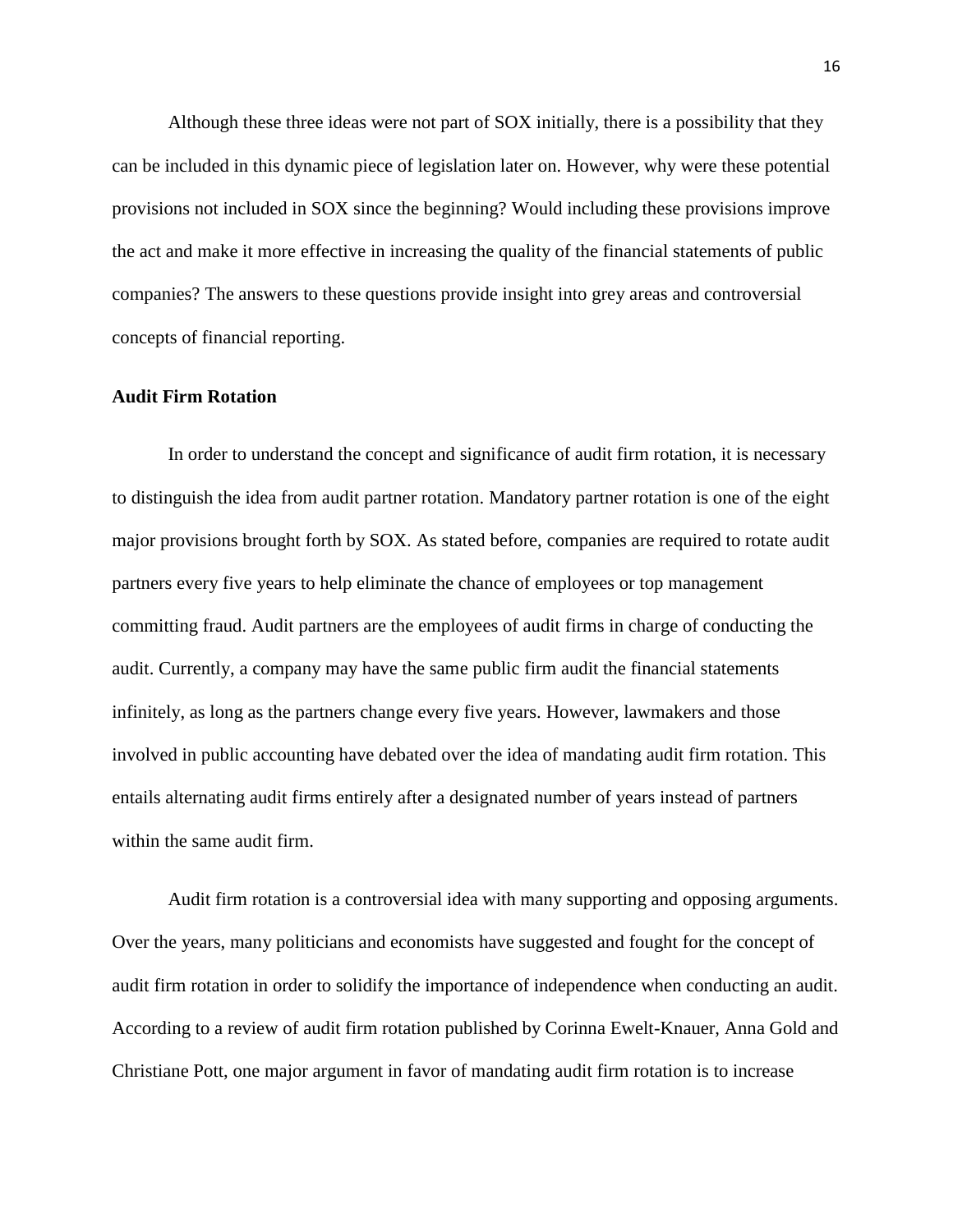independence in fact (Ewelt-Knauer, Gold & Pott). Independence in fact is one part of the overall concept of independence and is a mental attitude. The auditors on the engagement must be in a position to mentally conduct a credible and honest audit. Furthermore, auditors are not independent in fact if they overlook or ignore accounting methods that are not acceptable under the Generally Accepted Accounting Principles (GAAP). If audit firm rotation increases independence in fact, the quality of audits will increase since auditors will have no personal ties to the company under audit review; therefore, if the financials of the company are not accurate, the auditor will theoretically be more likely to point out the inaccuracies instead of letting them go unacknowledged.

Similarly, Ewelt-Knauer, Gold and Pott also believe that audit firm rotation will increase independence in appearance. Although this is solely based on perceptions, it is just as important as remaining independent in fact. Financial statement users, such as current and potential investors, rely on the concept of independence in appearance. An audit that is independent in appearance assures these investors that the financial statements are an accurate representation of the company that they are currently or will be investing in. The review states that "financial statement users will perceive the auditor to be more independent after mandatory rotation, which will benefit perceptions of the financial statement and market reactions as a whole" (Ewelt-Knauer, et. all). With mandatory audit firm rotation, financial statements will be more credible due to the fact that the auditors are more independent in appearance. The market will trust the initial numbers brought forth in the audited financial statements as well. If auditors are required to rotate after a certain time period, there will be no long-term relationships between the audit firm and client. Short relationships that are strictly for audit or other services will decrease the chance of an auditor overlooking material mistakes within the financial statements.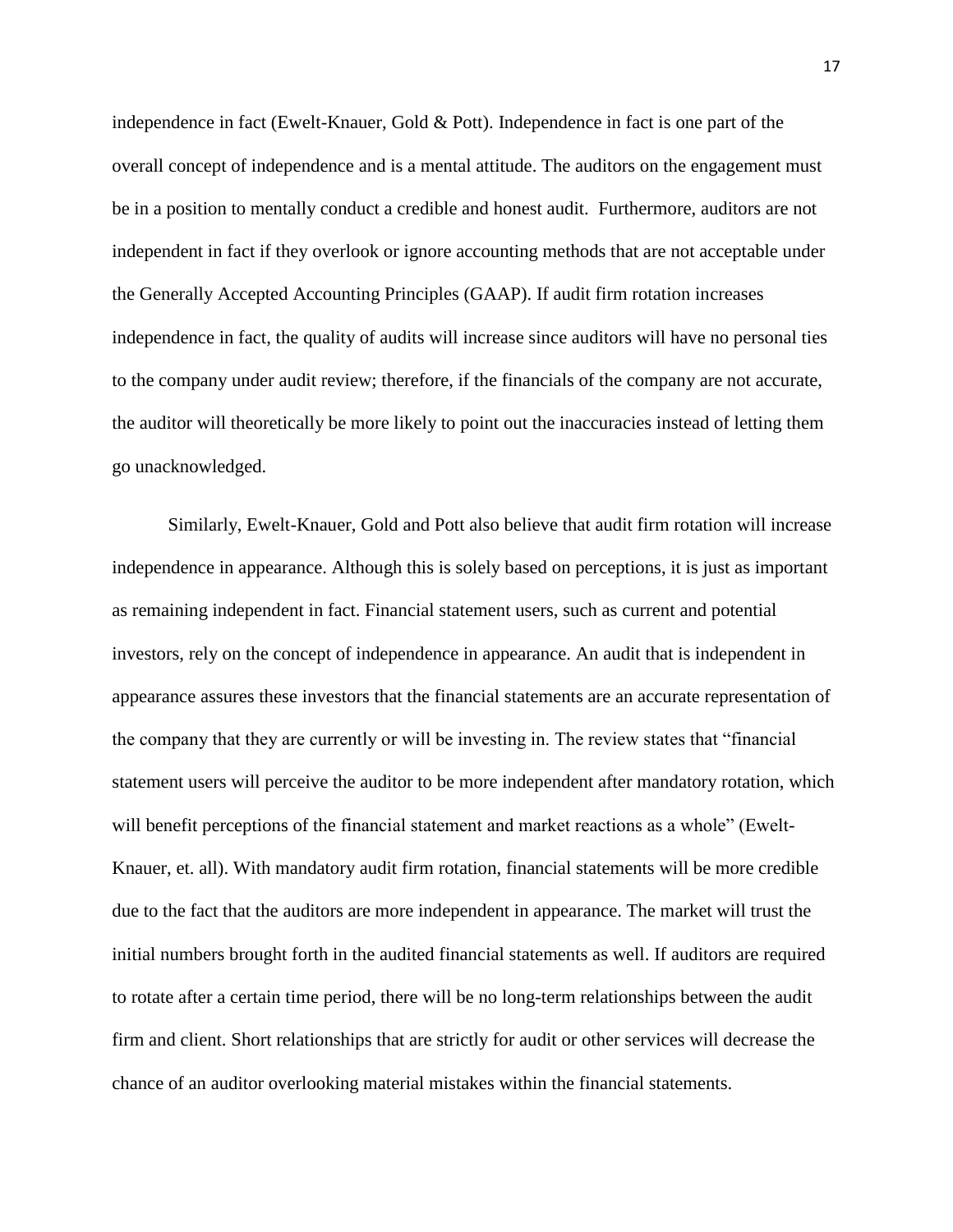A third benefit of audit rotation is the resulting increase in market competition. Since audit firms and clients will not be able to form long-term relationships, clients will be looking for new firms to audit their financial statements while audit firms will be looking for new clients to replace old ones. While audit firms will constantly be looking for new clients, rotations will be used for "negotiating lower average costs per hour of audit work" (Ewelt-Knauer, et. all). The corresponding risk of "cutting corners" to decreases costs includes conducting a rushed audit due to lack of resources or time, which may lead to the release of an incorrect audit opinion. In order to attract new clients for business, audit firms will need to lower their costs for performing audits; therefore, audit firms will begin competing more for new clients. There will also be an increase in market competition due to the fact that smaller audit firms will have a better chance against the bigger public firms. Clients will likely consider more firms under mandatory audit firm rotation, increasing the chance that smaller firms will become an option for audit firms if the firm has the resources available.

Although there are benefits under mandatory audit firm rotation, many accountants have eagerly rejected the idea. One of the main arguments against the idea of mandatory audit firm rotation is that it fosters a working relationship between the audit firm and client. It is possible that mandatory audit firm rotation would cause auditors to "be more lenient toward management and less critical of practices of the client" (Ewelt-Knauer, et. all). If auditors are more lenient toward management, the credibility of the audit is sacrificed. The high start-up costs for an audit need to be recovered by the audit firm. If an audit firm publishes a modified or adverse opinion, the client will not be pleased with the results of the audit report. Therefore, it is important that auditors maintain the same level of professional skepticism and conduct the audit with constant integrity, regardless of whether or not the firm recovers the start-up costs for new clients.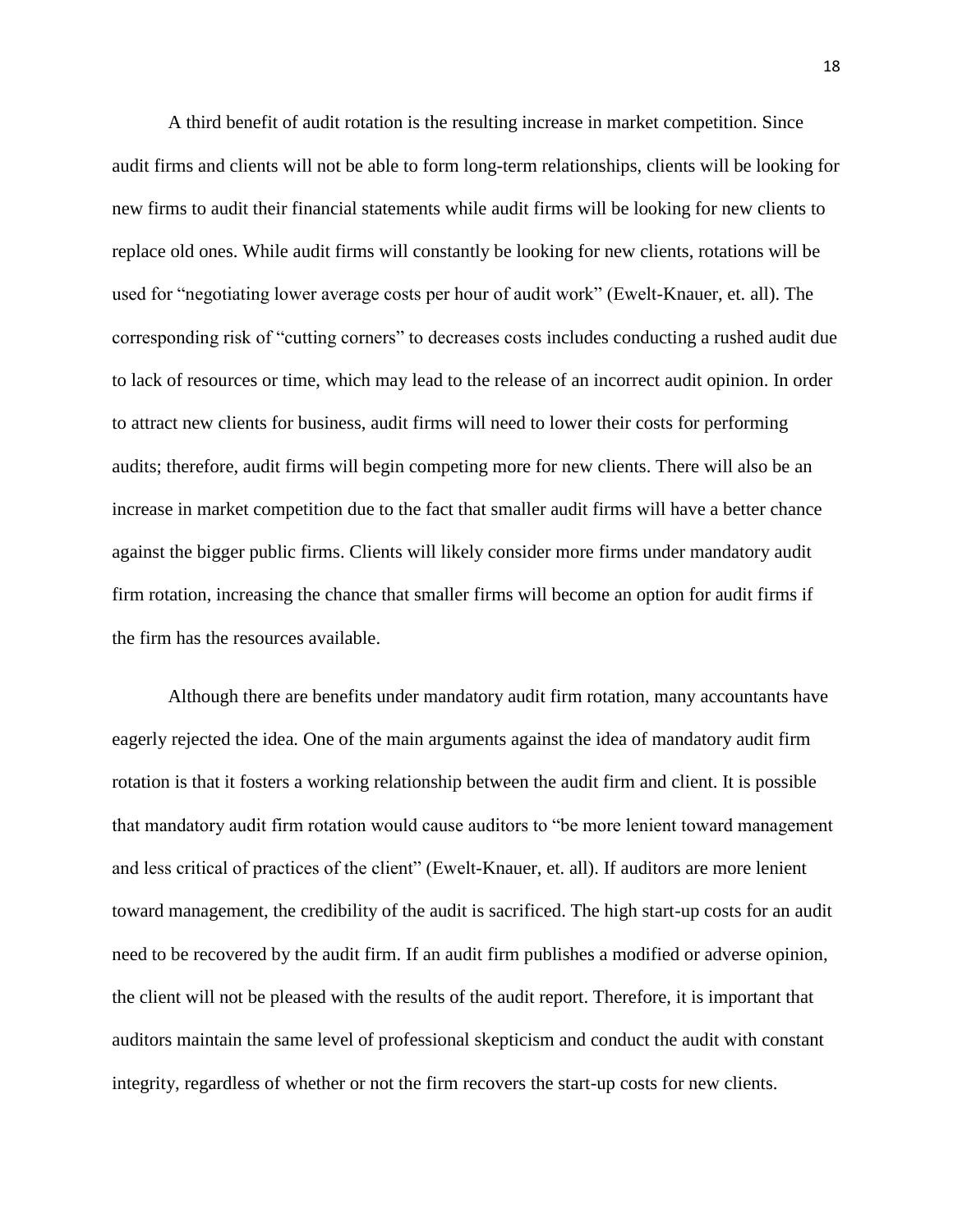A second reason that many public accountants oppose the idea of audit firm rotation is that accountants on the audit teams are not able to develop extensive knowledge of their clients. Extensive knowledge of clients being audited is a major asset in respect to the accuracy and efficiency of the audit. Furthermore, the review indicates that "audit failures most likely occur in the early years of engagement, which could be explained by a lack of expertise on the side of the auditor" (Ewelt-Knauer, et. all). This is an important argument because audits that fail are similar to audits that are not independent. If audit firms are required to rotate after a designated time period, a new audit firm will be conducting an audit with limited knowledge and experience within the company. Continuing audit engagements permit the expansion of an auditor's knowledge regarding a specific client. This knowledge is the result of a long relationship, something that will not happen if audit firms are required to rotate. Auditors are able to become thoroughly familiar with their clients, allowing them to perform an accurate and more efficient audit than a firm that must learn about the industry and client's business prior to completing the audit.

A third but not final argument against mandatory audit firm rotation is the market concentration that would result from such rotation. Although there is the possibility that smaller firms might be given a chance to gain more audit clients, there is also the possibility that larger corporations will alternate between the Big 4 firms (Ewelt-Knauer, et. all). The Big 4 are attractive options for audit firms because clients admire the vast "resources and expertise to deal with frequent rotations and hence a great variety in complexity of clients" (Ewelt-Knauer, et. all). If smaller firms are completely eliminated as options for conducting the annual audits for the larger corporations, it is possible that the audit engagement will be passed around between the Big 4 firms after the time limit approaches. Market competition is not healthy in this sense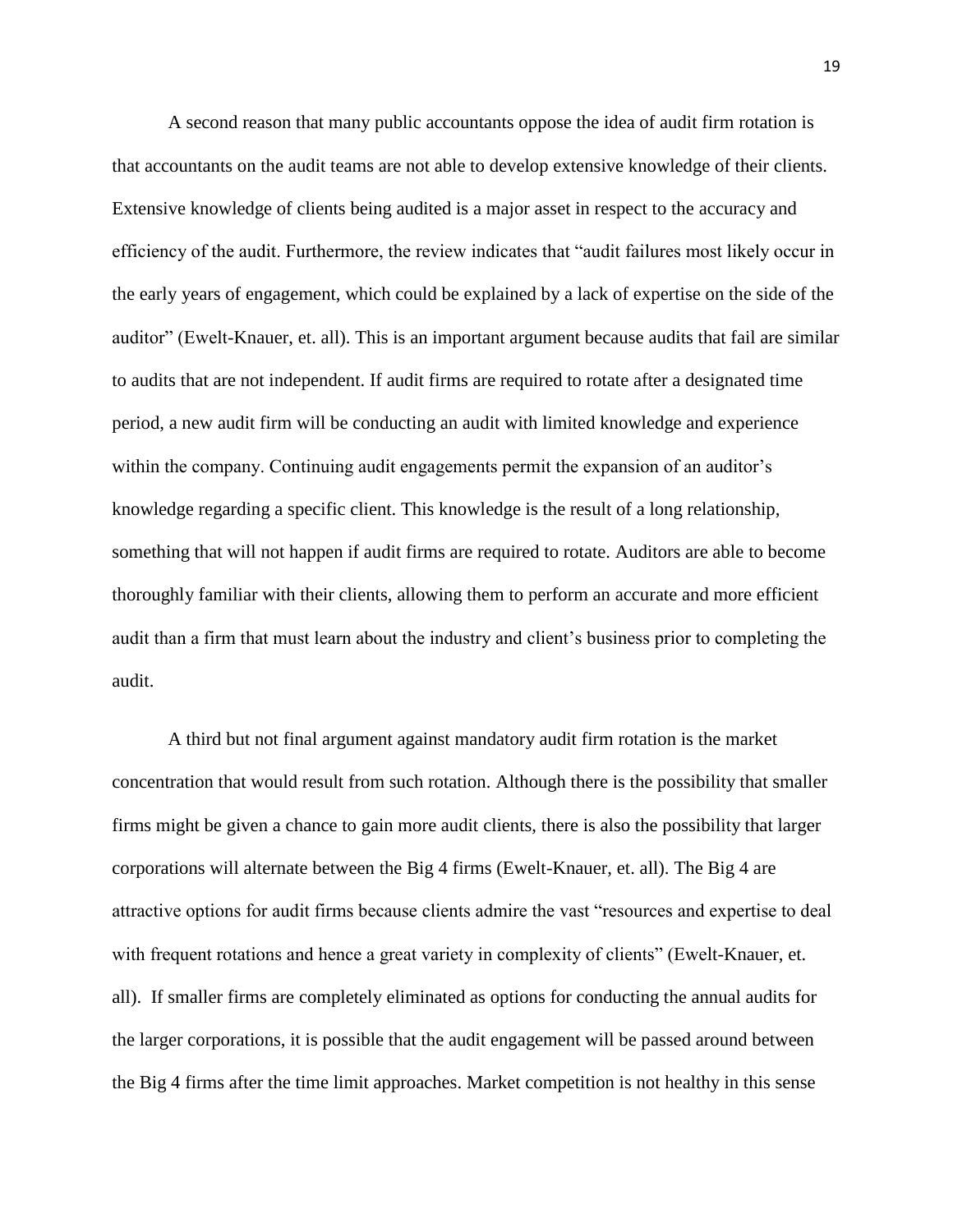because a majority of the audits would be conducted by the same four companies. Although this type of market concentration exists to an extent because of the vast resources that each of the Big 4 firms has available, mandatory firm rotation would further inhibit the opportunities for smaller firms to gain new clients.

Due to the fact that there are many benefits and consequences of audit firm rotation, there is a mixture of countries who require some extent of audit firm rotation and others that have abolished it entirely. A Wall Street Journal article written by Emily Chasan titled "European Parliament Approves Mandatory Auditor Rotation" discusses the recent change in requirements in one of the largest and most developed economic regions. The new stipulation requires certain companies, including European-listed companies, banks and financial institutions, to rotate audit firms every 10 years. In addition to the mandatory firm rotation, tighter restrictions will be placed on certain consulting services and "cap the amount of additional fees auditors can charge their clients" (Chasan). These additional fees are incurred through other services that accounting firms provide for their clients along with the audit. The limitations imposed upon the consulting services and additional fees are another attempt to increase auditor independence. Many times, independence is diminished through the relationships that clients have while an audit engagement is not happening. Furthermore, a restriction in additional audit fees caters to the idea of lower costs incurred by clients. It is hoped that rotating auditors after a 10 year period will decrease the financial burden that clients experience while trying to find a new audit firm because of the increase in market competition.

Chasan's article also offers insight into the international effect of making audit firm rotation mandatory in Europe. The article states that "U.S. banks that operate subsidiaries in Europe would be impacted, and it could lead to broader changes in the international market for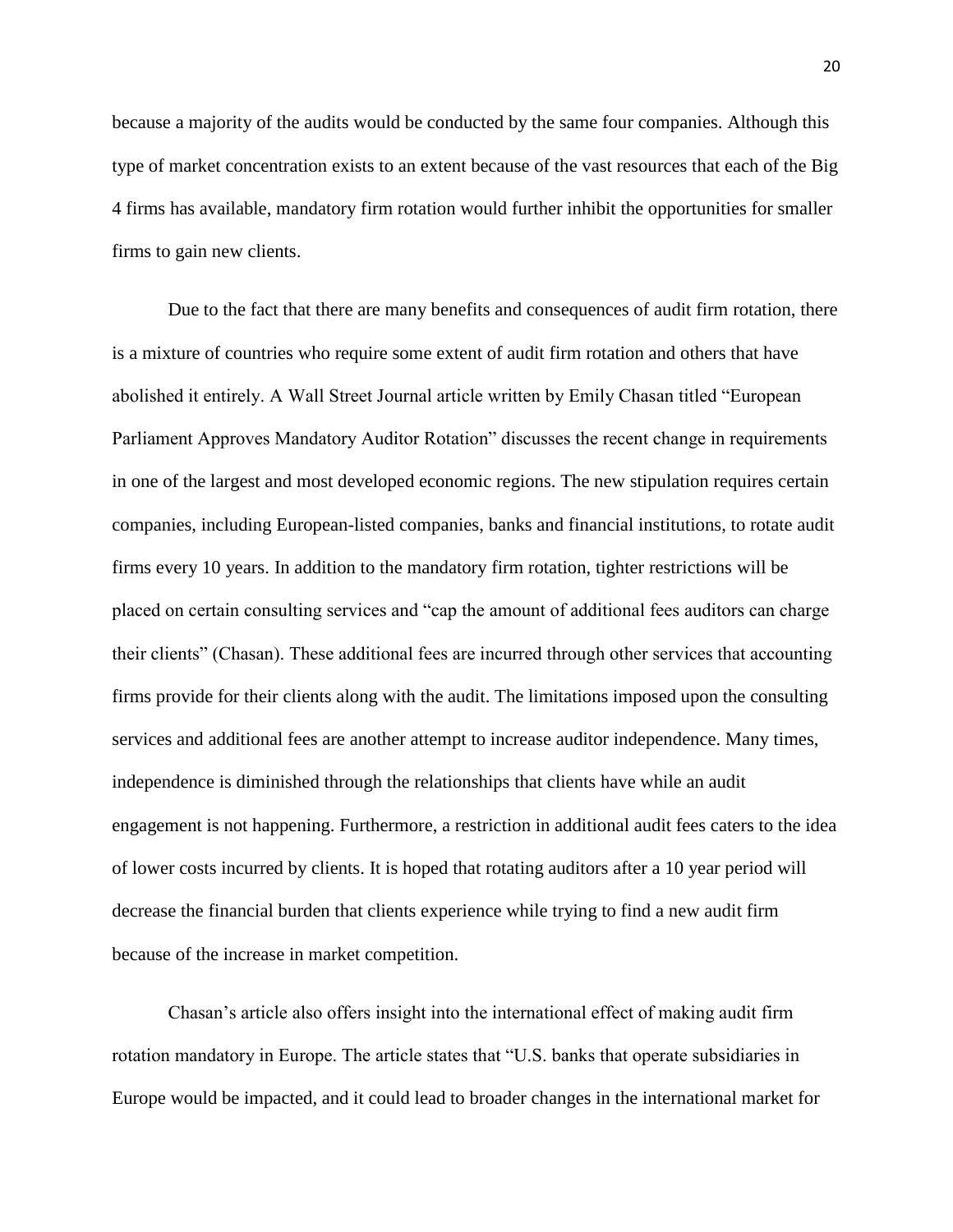audit services" (Chasan). Although audit firm rotation has not been established in the United States yet, some subsidiaries of U.S. companies are now affected by it. The new law is expanding the number of companies being exposed to audit firm rotation. Like Chasan writes, it could influence more companies with subsidiaries or other financial connections in Europe to accept and implement mandatory audit firm rotation. This is a progressive step in accounting requirements. Ed Nusbaum, the chief executive of Grant Thornton International, acknowledges the idea that audit firm rotation was not even a question in the previous decade. The concept of audit firm rotation is controversial yet dynamic since more countries are bringing the notion to the table.

Another economically developed country which requires audit firm rotation is China. However, China is different than many other countries when it comes to mandating audit firm rotation because the country has created its own policy in which financial institutions and stateowned enterprises must rotate every three years. Furthermore, in other industries, an auditor cannot engage with the same client for more than five consecutive years. Sally Percy's article "China's audit rotation" published in *Economia* explores reasons as to why China has eagerly adopted the idea of audit firm rotation. In the article, James Lee, a regional director of Greater China for the Institute of Chartered Accountants in England and Wales (ICAEW) believes that haste in which the country established audit firm rotation is a method to "improve audit governance, allowing time for the profession to mature" (Percy). According to the article, the accounting profession in China is in its early stages. The notion of audit firm rotation improves the credibility of the audit engagement due to the fact that it is an extra precaution to ensure the audit firm remains independent from the client.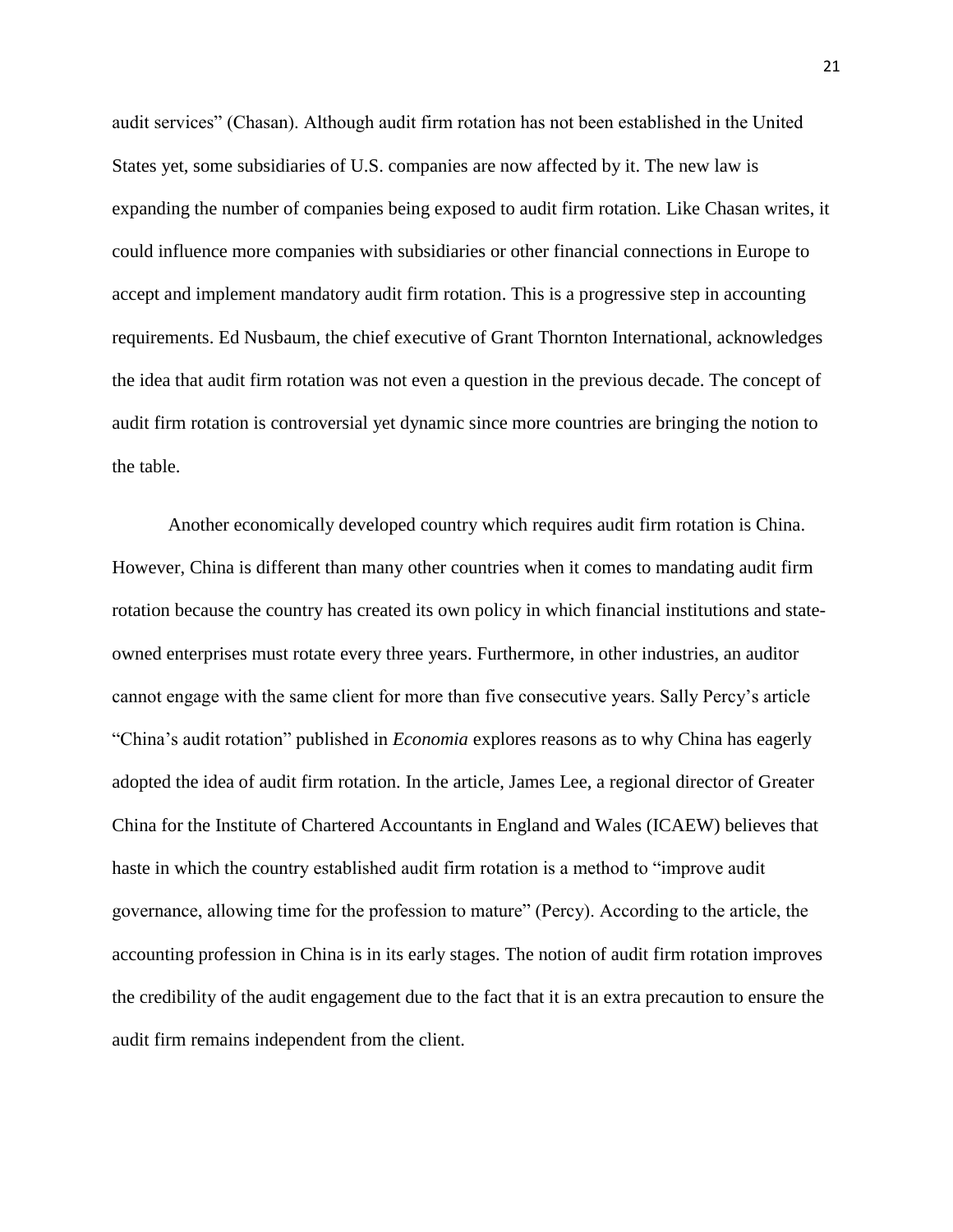Percy's article continues with an examination of audit firm rotation in practice. Another reason why China follows mandatory firm rotation is to "loosen the stranglehold of the Big Four accountancy firms on the large audit market in the country" (Percy). As stated previously, one of the arguments opposing audit firm rotation is that it will result in market concentration. So far, the article describes the dominance of the Big Four that still exists: "Despite local firms being invited to tender for the audits of three of China's largest banks in 2012, the Big Four ended up swapping among themselves" (Percy). This demonstrates one of the problems with audit firm rotation. The Big Four firms are attractive audit firms for companies, both domestically and internationally; therefore, although companies are complying with the mandatory firm rotation provision, only a certain number of audit firms are being considered. Smaller Chinese public accounting firms are not able to audit many companies due to the dominant presence of market concentration in the audit market.

Although there are some economically successful countries that practice mandatory audit firm rotation, a majority of countries do not. One country that opposes the idea of firm rotation is Canada. The Canadian Public Accountability Board (CPAB) published a statement on its view of mandatory rotation that explains why it has yet to be established in Canada. For reasons similar to arguments mentioned before, Canada does not participate in firm rotation because it would "result in a lengthy procurement exercise, diverting resources from audit quality – leading to a 'race to the bottom' on audit fees" (Mandatory Rotation and Tendering). CPAB feels that rotating audit firms after a designated time period would be an inefficient practice. Many times, audit firms are able to conduct high quality audits due to the client-specific knowledge fostered from a long term relationship. If the auditors are forced to rotate, the new audit firm will spend valuable time and resources familiarizing itself with the client whereas a repeat audit firm can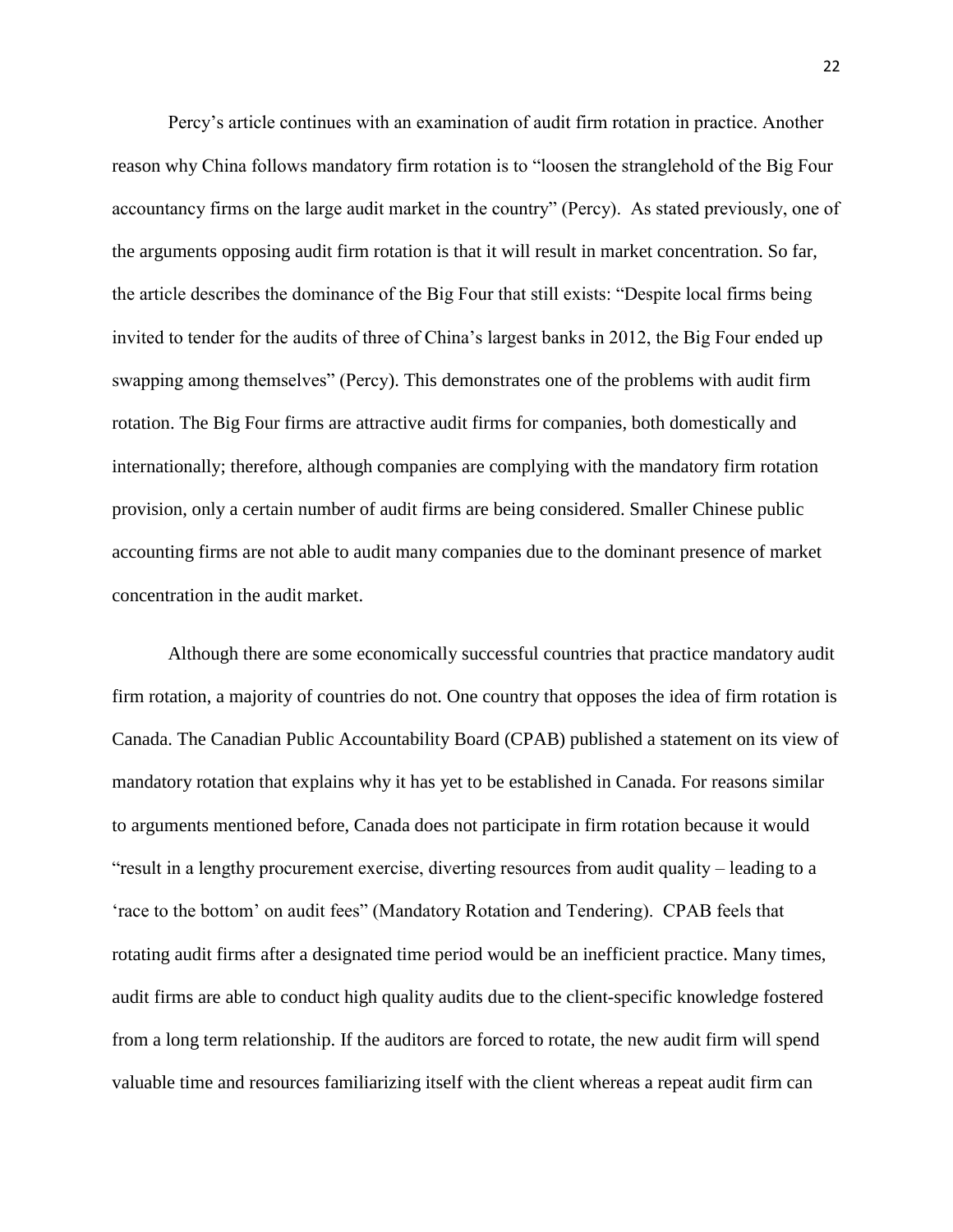conduct the audit immediately and with more knowledge. Furthermore, CPAB believes that mandatory firm rotation will lead to a "race to the bottom" in regards to audit fees. Firm rotation would result in an increase in competition between audit firms since they would need to continuously find new clients. In order to make themselves look more attractive, audit firms would lower audit fees associated with the engagements. As mentioned before, lower audit fees lead to the corresponding risk of lower quality audits.

After examining a combination of countries that participate in and oppose audit firm rotation, it is clear that this idea is still controversial with diverse practices across borders. The countries that switch to required firm rotation all have different experiences. For those under the rule of the European Parliament and China, the unique policies concerning audit rotation are setting examples and giving other countries insight into what switching to mandatory rotation would entail. Others, like Canada, are not fond of the idea because of the damage it might do to the quality of the audit engagements. The controversial views on audit firm rotation shed light on why it was not included in the initial draft of SOX in 2002. However, the wave of countries introducing audit firm rotation as time progress alludes to the fact that the debate is far from over.

#### **Audit Firm Credibility**

The idea of audit firm credibility is another critical aspect of financial reporting that SOX fails to address. As stated before, one of the major provisions established by SOX focuses on the accountability of upper management producing financial statements for a public company. Specifically, the corporate executive of the company must sign his/her name on the financial reports. The signature attests that the financial statements have been accurately and honestly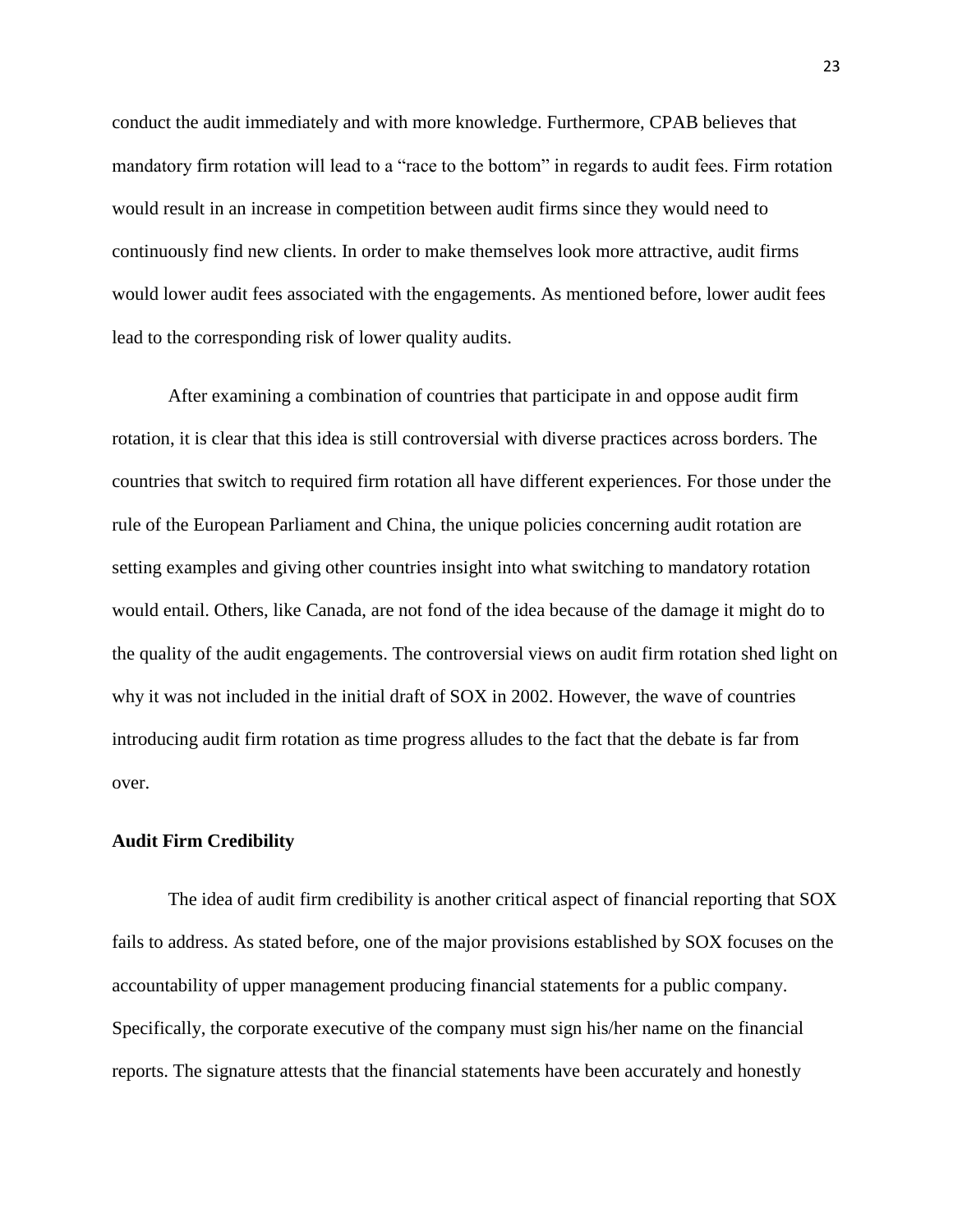produced to the best of upper management's knowledge and ability. This provision of SOX puts the credibility of the executive signing off on the statements in jeopardy if fraud were to be uncovered later on during an audit.

Although corporate executives are personally responsible for signing off on the financial statements produced for the company, the accounting firms that audit the same statements do not release individual names when signing off on the audit report. This concept does put the audit firm's reputation in jeopardy in case the audit fails, but the names of the audit partners are protected on the audit reports unlike members of upper management. Therefore, SOX creates a gap between the credibility of corporate executives of public companies and audit firm partners. Although the financial statements are the responsibility of management and the accounting firm is a second set of eyes, it is important to stress audit firm credibility as well. The goal of an audit is to ensure that the financial statements are a credible and accurate representation of the financial position of the company. Furthermore, an accounting firm with numerous audit engagements also adds to the credibility of the firm. Constant audit engagements build the reputation of the firm, increasing the overall credibility.

The reputation of corporations and audit firms is a dynamic topic that SOX fails to address due to the fact that the importance of reputation has changed throughout history. Jonathan R. Macey discusses the shift in the importance of reputation in his book *The Death of Corporate Reputation: How Integrity has been destroyed on Wall Street*. In Macey's introduction, he proposes three plausible reasons for a decline in the importance of reputation: (1) individuals involved in the financial industry focus more on their personal reputation instead of their employer's reputation, (2) participants in the financial markets rely on law and regulation for protection rather than reputation as a whole and (3) the world of finance becomes more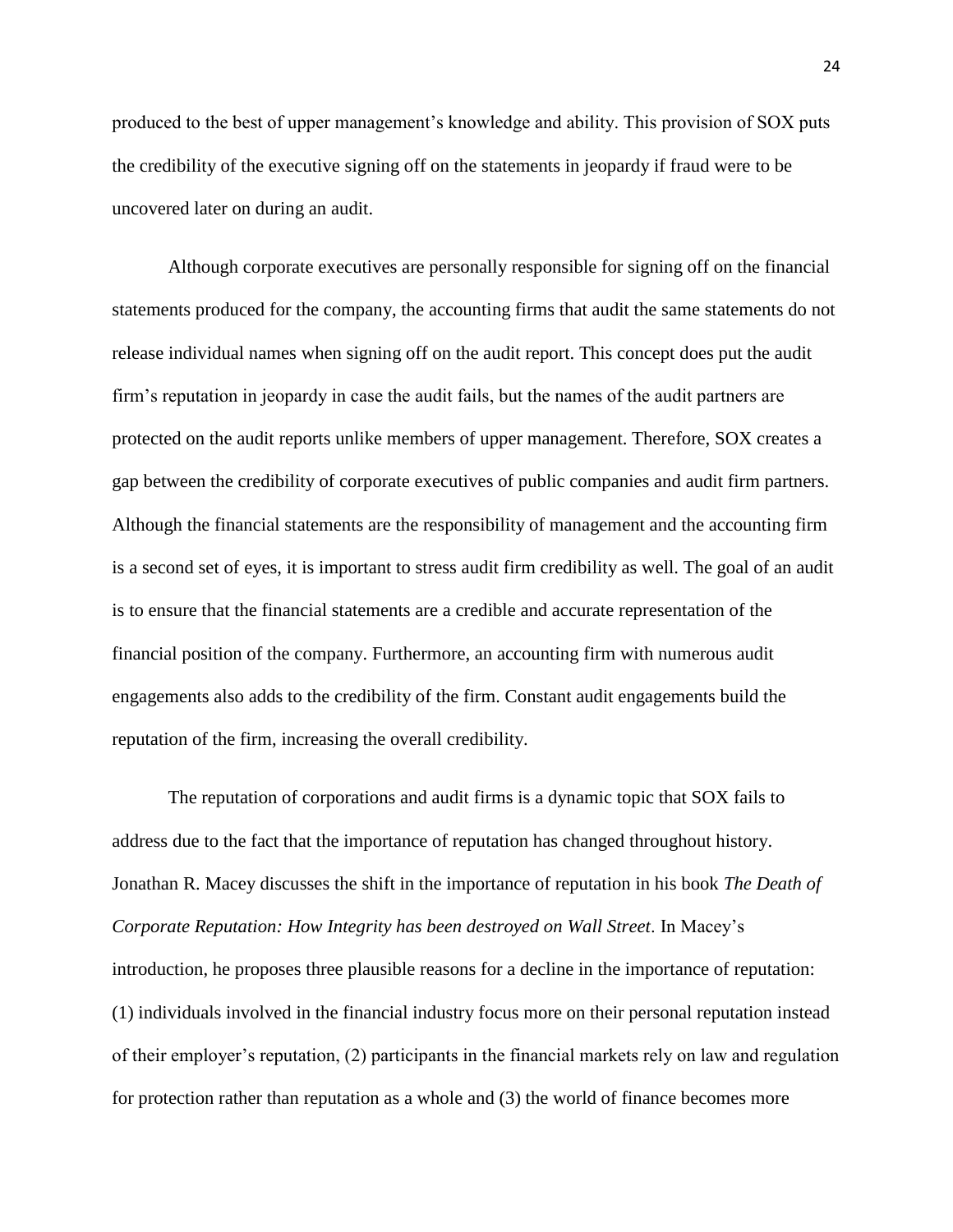complex as time progresses, which has replaced the historical idea of simple reputation (Macey 1-2). The significance of reputation has diminished because the priorities of participants in financial markets have also shifted. According to Macey, the financial industry has morphed into aggressive individuals more concerned with their personal reputations rather than the success of the company.

Macey begins his explanation of how reputation has changed by establishing what reputation has meant throughout history. Macey begins with the "old economic model of reputation", an idea where "firms invest in reputation so that customers will do business with them" (Macey 8). In prior years, building a reputation became an important investment for firms due to the fact that a good reputation would attract business and reliable customers. According to Macey, customers valued a firm with a respectable reputation and trusted that the company would conduct business operations in an honest manner. Furthermore, Macey concludes that reputation is an investment for firms through a cost-benefit analysis. A credible and honest reputation will "attract customers who will pay a premium to deal with the company with the good reputation" (Macey 8). The willingness of the customers to pay a premium keeps daily business operations going and contributes to the long-term success of the firm.

Unfortunately, there has been a decrease in the importance that corporations place on a credible reputation. In the current economy and financial markets, Macey argues that the costs of being honest are far more than those to be dishonest (Macey 10). Firms are no longer willing to invest in a good reputation because of the high costs. In upper management's opinion, there are more important assets for the company to invest in that will generate higher profits instead longterm customer trust. For example, Phil McKinney published an article in *Forbes* titled "The Real Reason to Invest in Technology" that implies that one major capital budgeting expense that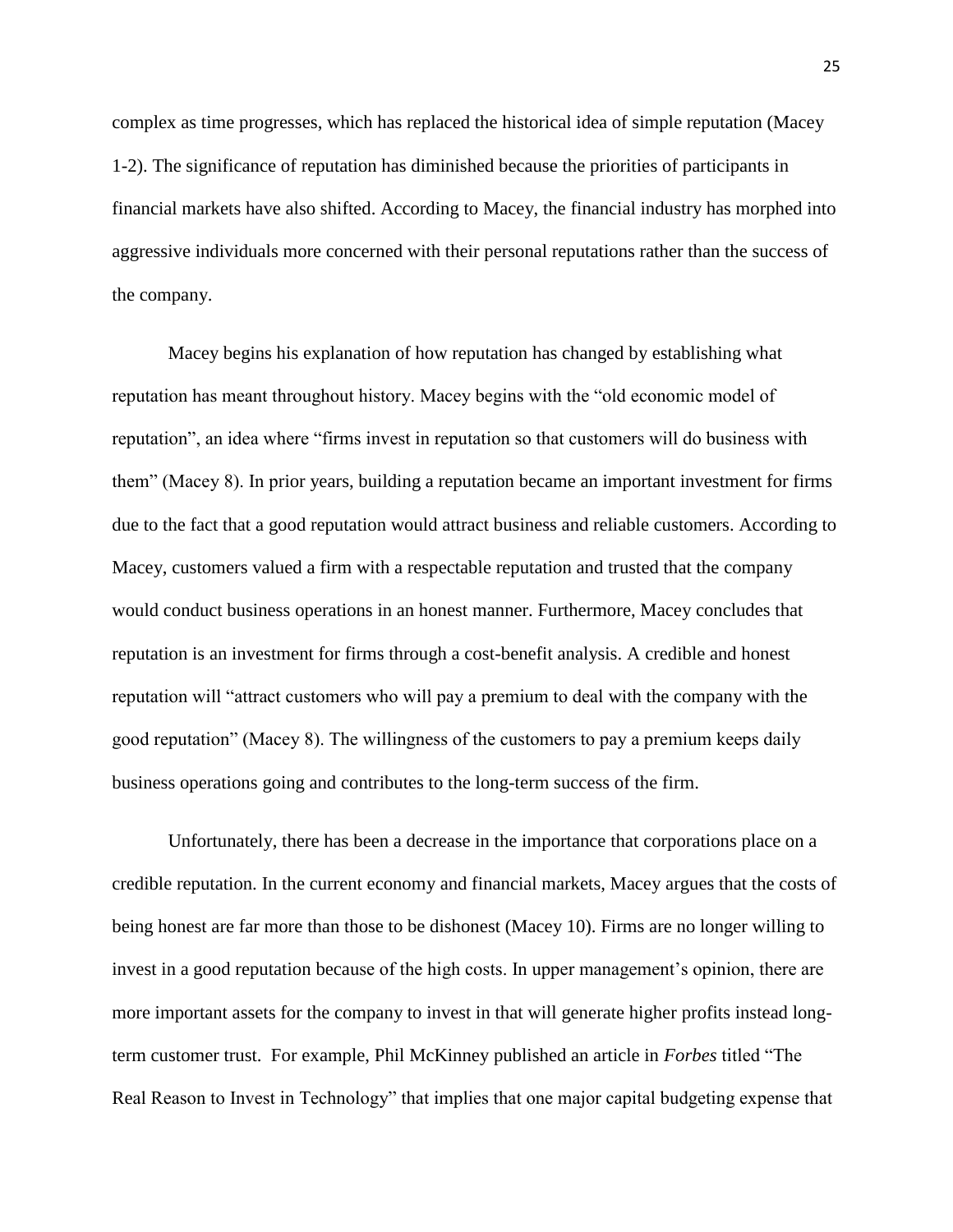many companies incur is technological advancement. McKinney identifies the top three reasons why companies are putting their funds toward technology instead of building a reputation: progress—anytime and anywhere, a sense of security, and the need for speed (McKinney). These three benefits of investing in technology allow for business operations to continue uninterrupted and free of security breaches because members of companies can fulfill their responsibilities at any time of day from any location. This article represents the mindset of many firms today because firms are focused on working effectively and efficiently rather than honestly and in ways that build reputation.

The Enron and Arthur Andersen scandal is a noteworthy example of how reputation throughout the accounting industry has diminished. Prior to taking on Enron as a client, Arthur Andersen and Co. emphasized independence and credibility when it came to performing audits and providing other consulting services to its clients. Before Enron's collapse, "none of its clients, including Enron, accounted for more than 1% of Andersen's United States auditing revenue" (Macey 130). Because of this small percentage of revenue, it appears that Andersen did not have such a significant financial interest in Enron as a whole. Andersen had a combination of other large clients that kept the accounting firm afloat with a credible and reliable reputation. In 1914, Andersen strived to be the auditor that investors trusted to verify the accuracy of the financial statements of public companies. However, the golden reputation slowly diminished as time progressed while individual reputation took precedence over firm reputation as a whole.

The reputation of Andersen began to decline as its relationship with Enron became more complicated. The team of auditors assigned to Enron led by David Duncan shifted its priorities when it came to the audit engagement. Macey describes this group of auditors as "loyal to the client and not to the firm" (Macey 132). The relationship between Enron and Andersen revolved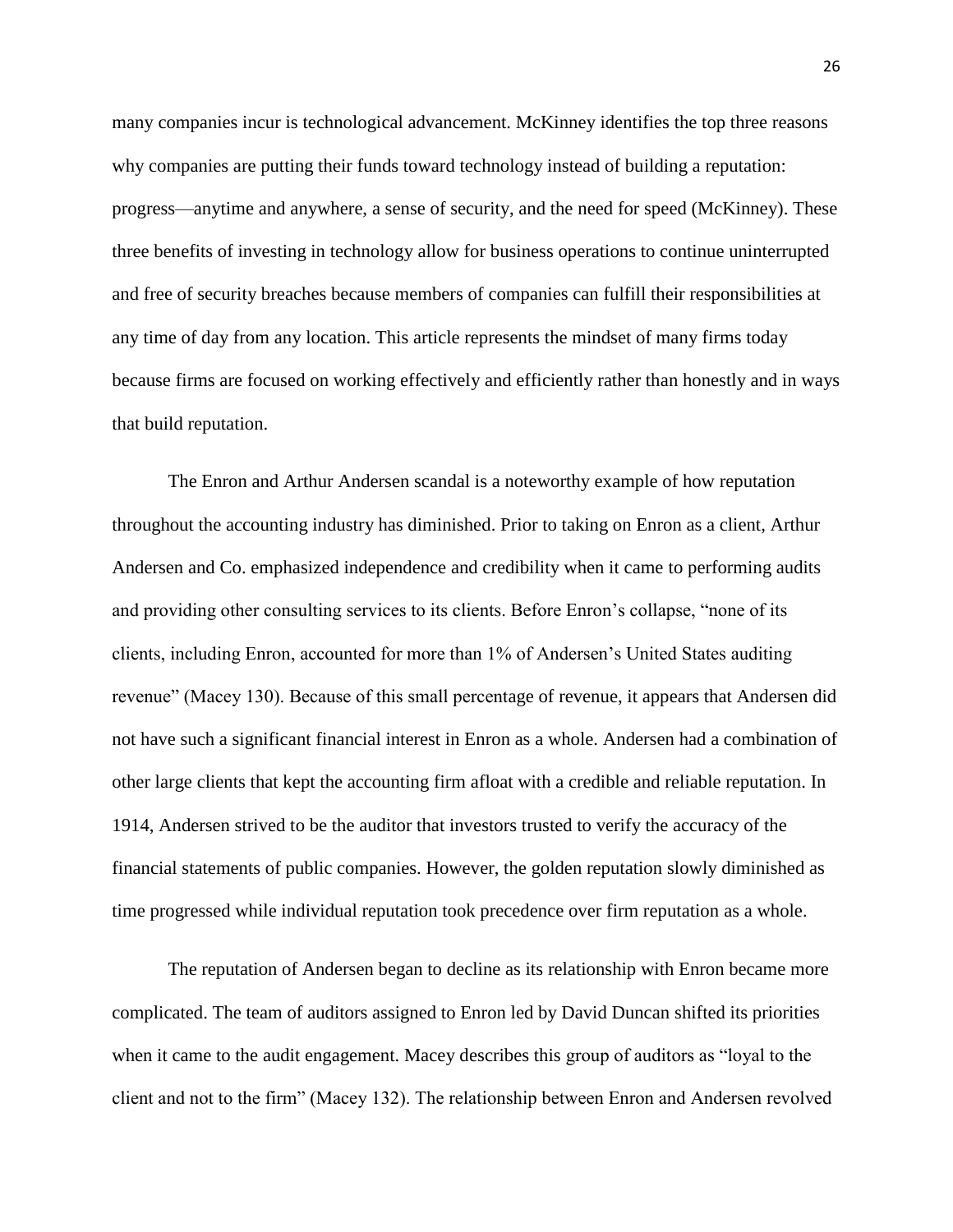around the reputation of the individuals on the audit team and not the overall reputation of Andersen as an accounting firm. Duncan and his team members prided themselves on the contract with Enron because of the numerous benefits associated with it. The auditors deliberately ignored the aggressive accounting methods of Enron in order to ensure that this relationship continued.

When the auditors continuously overlooked the methods that made Enron's financial statements grossly inaccurate, Andersen's credibility and reputation as an accounting firm was destroyed. A credible reputation for accounting firms is crucial because otherwise, "the auditor's verification function loses its value" (Macey 128). Without a reputable firm conducting an audit engagement, the audit opinion on the financial statements is less likely to be trusted by outside parties, especially current and potential future investors. Therefore, audit firms should spend years building up a credible reputation through issuing high-quality audits of financial statements. Although SOX attempts to strengthen audit firm independence by imposing restrictions on the extent of relationships that can exist between audit firms and their clients, SOX fails to directly address the importance of a credible reputation.

Another instance throughout history that illustrated the decline of audit firm credibility was the collaboration between Lehman Brothers and one of the Big 4 accounting firms, Ernst & Young. A Wall Street Journal article titled "Ernst Accused of Lehman Whitewash – New York Sues the Accounting Firm, Alleging a 7-Year Fraud as It Made \$150 Million in Fees" discusses the scandal in which Ernst helped Lehman Brother's hide its actual financial condition. The scheme revolved around Repo 105, a method "used to shift the assets off Lehman's books in return for a promise to buy back the securities at a premium days later" (Rappaport & Rapoport).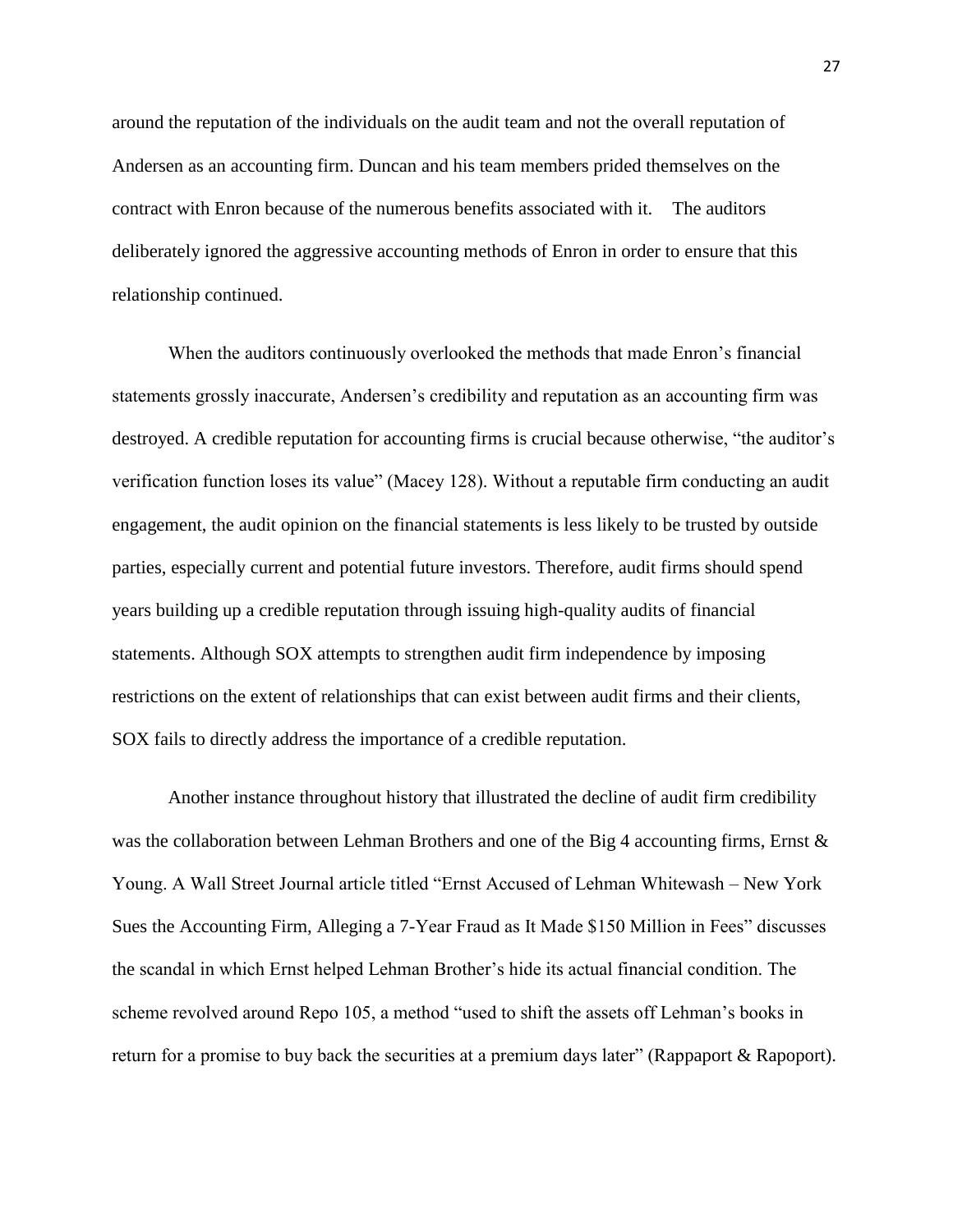The cash generated from these transactions was used to decrease liabilities on the balance sheet, making Lehman Brothers appear to be in a better financial position that it really was.

Rappaport and Rappaport's article explains that the series of Repo 105 transactions sheds light on the close relationship between the accounting firm and its client. The relationship between Lehman and Ernst sacrificed independence due to the employment history of Christopher O'Meara and David Goldfarb. O'Meara, a former partner at Ernst, held the title of chief financial officer (CFO) from 2004 to 2007 of Lehman after heading the risk management division (Rappaport, et. all). In 1994, O'Meara joined the company while it was still a client of Ernst. Goldfarb followed in O'Meara's footsteps, holding the CFO position of Lehman after serving "as a senior partner at Ernst's Financial Services practice" (Rappaport, et. all). Since O'Meara and Goldfarb held such high and important positions in both Ernst and Lehman, they were not fully independent during the seven year scheme.

This conflict of interest fostered the working relationship between Lehman and Ernst. The article states that according to securities filings, "Ernst earned more than \$185 million in audit and other fees" prior to the bankruptcy of Lehman (Rappaport, et. all). This astronomical number for Ernst's revenue from Lehman alone sheds light on the fact that Ernst was willing to sacrifice its independence in return for money and a continuous working relationship with such a big client. This case supports the idea that accounting firms are more concerned with pleasing their clients instead of offering a credible opinion on the published set of financial statements. Lehman Brothers sought help from its audit firm for additional financial services that allowed them to disguise its true financial condition during the seven years. Ernst was no longer concerned with the firm's reputation that should portray independence and credibility, an action that destroys the original intention of conducting an audit.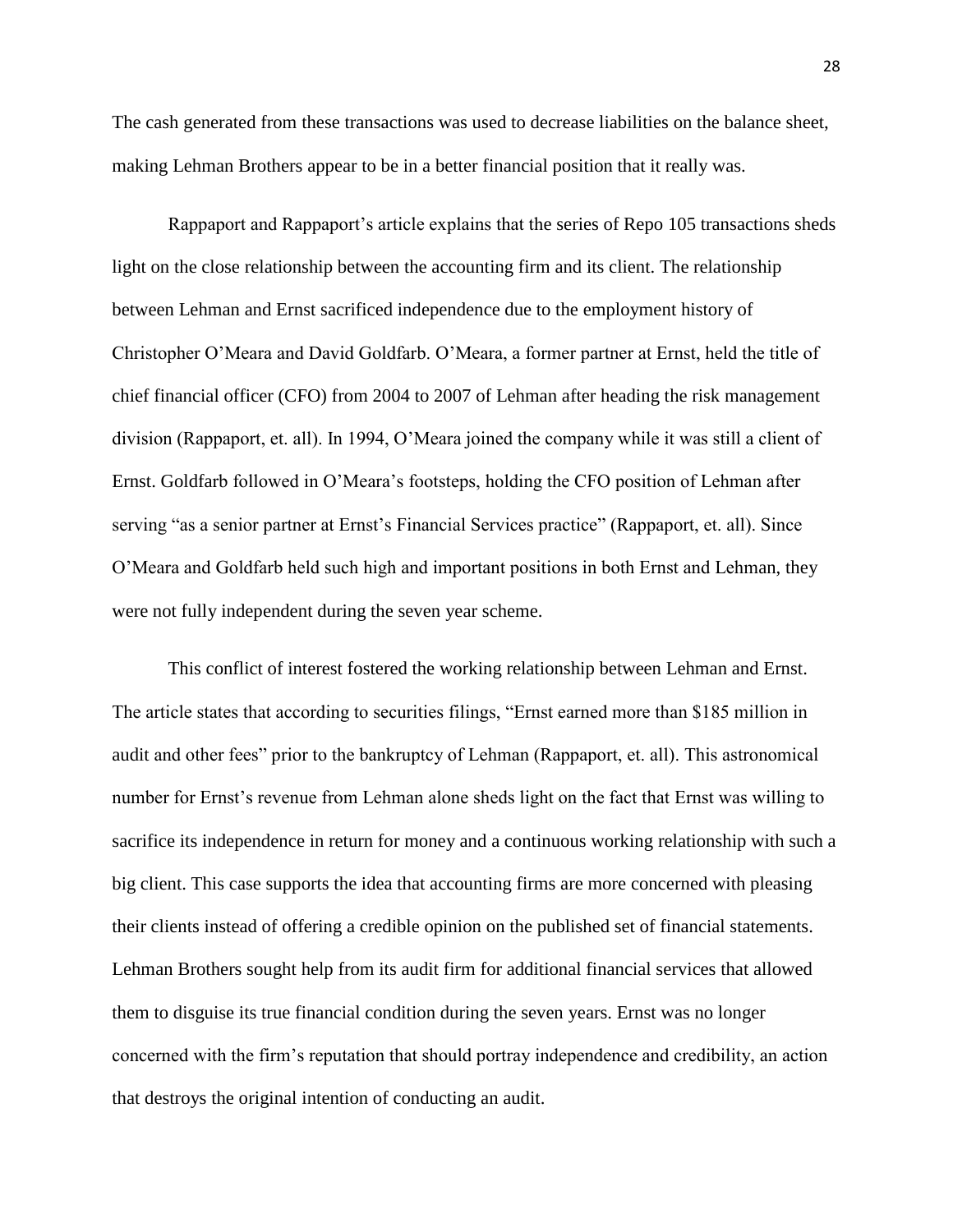A third accounting scandal that emphasizes the lack of audit firm credibility is the HealthSouth fraud. HealthSouth was considered to be one of the largest rehabilitation hospital operators in the United States. In 2004, HealthSouth was investigated by the SEC for overstating revenue by \$2.5 billion since 1999 (Washingtonpost.com staff). The investigation revealed that the accounting methods of HealthSouth's capitalizing and expensing certain costs were what caused the company to overstate its profits by such an astronomical amount. The notion of audit firm credibility comes into question with Ernst & Young, HealthSouth's audit firm.

According to a Wall Street Journal article, several red flags were brought to Ernst's attention during the audits but the accounting firm was not able to detect the scheme in place on HealthSouth's books. One major red flag from the audits was when William Curtis Miller, a partner at Ernst, "testified that the firm took no action when told that HealthSouth's internal auditor was denied access to key HealthSouth books" (Mollenkamp & Carrns). Furthermore, the audit firm received specific information concerning possible fraudulent activity in three accounts, but James Lamphron, another Ernst partner, stated that the auditors "'[…] found nothing that was inappropriate'" (Mollenkamp, et. all). Despite actions that imposed scope limitations for the audit and tips from employees at HealthSouth, Ernst was unable to find the fraudulent activity and issued incorrect audit opinions over a period of time. When the HealthSouth scandal surfaced, the company fired Ernst as its audit firm. According to the most recent proxy at the time of the scandal, the company "paid the accounting firm \$3.6 million for its 2001 financial-statement audit and related services" (Mollenkamp, et. all). HealthSouth paid a substantial amount of money in audit and related fees to receive a credible opinion from the auditors. Unfortunately, at the expense of HealthSouth, Ernst & Young's reputation and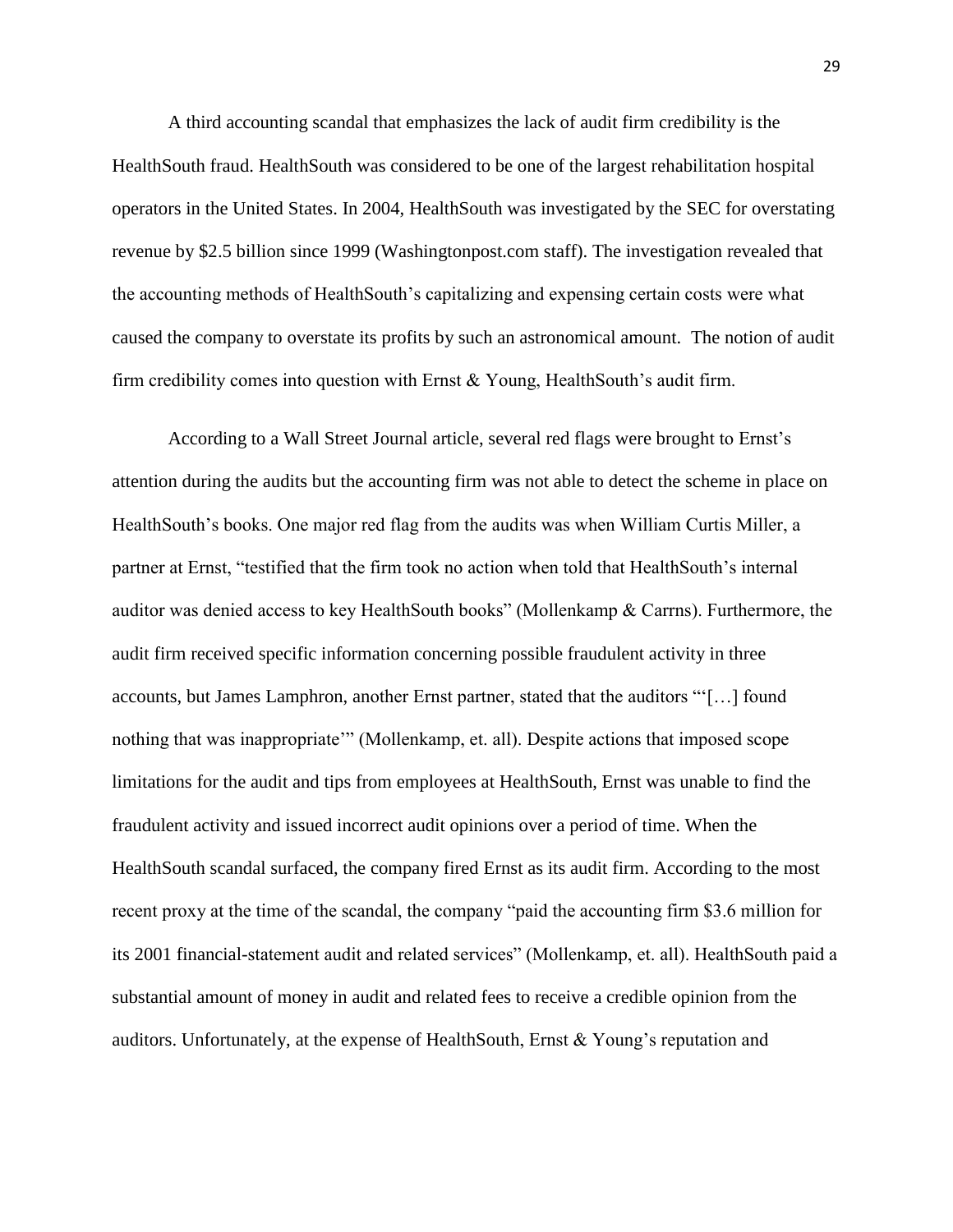credibility suffered with the inability to spot a multi-billion dollar fraud although the firm still continues on as one of the most prestigious public accounting firms!

Therefore, the problem of audit firm credibility exists because of the change in values in the accounting industry. The importance of conducting a quality audit has diminished due to the fact that "people are no longer embarrassed to be sued the way they used to be. It is just a cost of doing business" (Macey 23). Macey alludes to the notion that people no longer take pride in their work when doing it the first time. If an unqualified audit opinion is issued for financial statements containing fraud, it is likely that the company which produced the financial statements along with the auditors who examined them will get sued. In prior years, being sued for providing an incorrect audit opinion was embarrassing because auditors were supposed to verify the statements. Now, with legal action being "a cost of doing business," people assume that audits may be conducted incorrectly, which defeats the original intention of conducting an audit.

The number of accounting scandals that have surfaced since the establishment of SOX shows that audit firm credibility and reputation is still a problem in the public sector. As shown with the Enron scandal, audit partners, like David Duncan, are more concerned with keeping their client satisfied to ensure that the relationship persists and the accounting firm stills earns revenue from the audit engagements. Furthermore, the scandals involving Ernst  $\&$  Young are an example of when an audit firm fails to remain independent and is unable to assure the public of the accuracy of financial statements. Independence and credible financial statements are the two main products that audit firms have to "sell" to acquire and keep clients. When audit firms are not able to do this, the reputation of the accounting industry and profession as a whole begins to crumble. Furthermore, the fact that these audit firms are still considered to be the most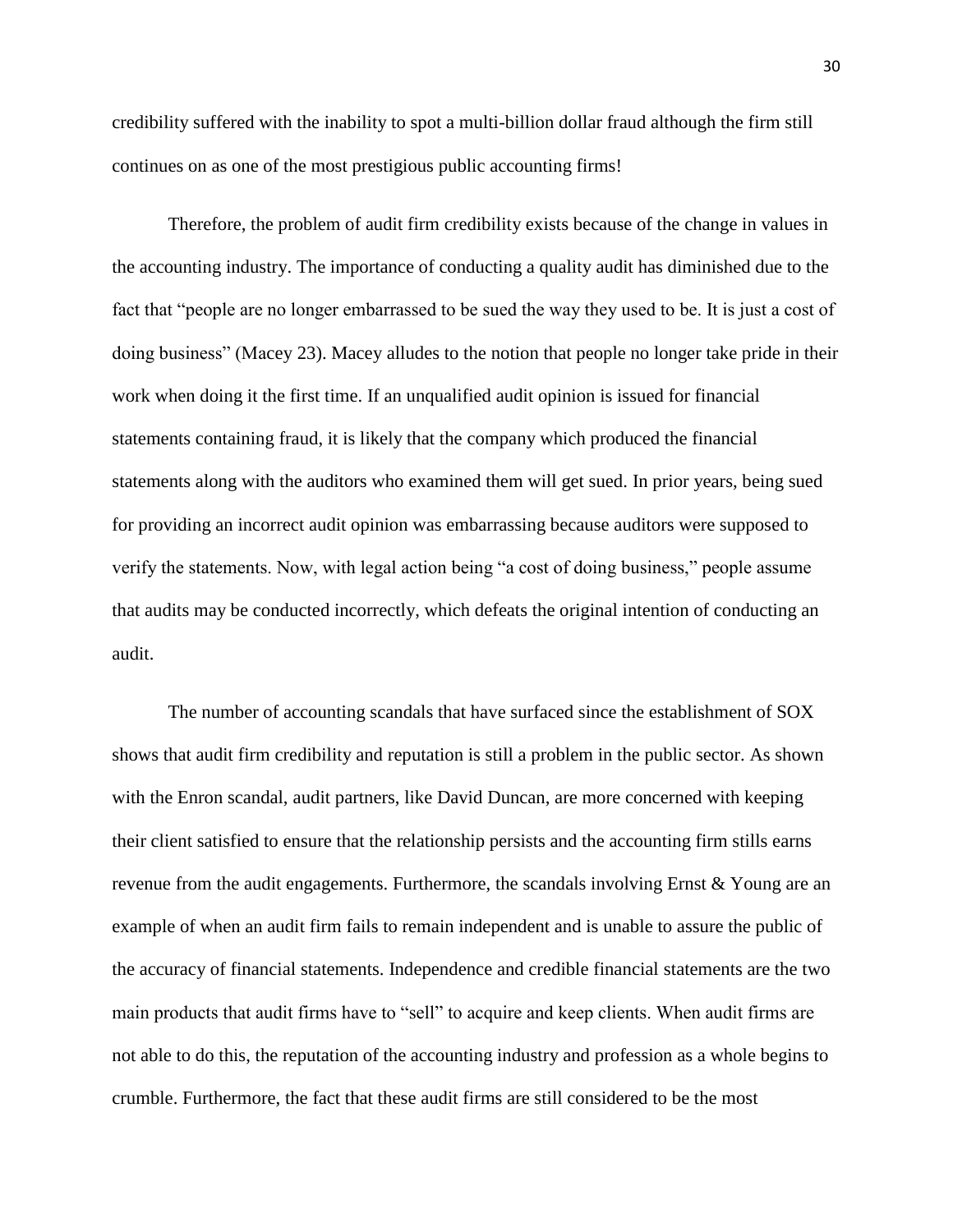"prestigious" in the industry diminishes credibility further because the firms are not able to fulfill their fiduciary duties and responsibilities that accompany their titles. In order to help restore investor confidence, the importance of audit firm credibility must be reestablished first.

#### **Tone at the Top**

The concept of tone at the top is a third and crucial area necessary for accurate financial reporting that SOX fails to adequately address. The concept of tone at the top was discussed in the Committee of Sponsoring Organizations of the Treadway Commission's (COSO) *Internal Control-Integrated Framework.* This framework consists of five components and 17 principles that play an essential role in effective internal controls. These five components of the COSO framework are the control environment, risk assessment, control activities, information and communication, and monitoring activities. Although each of the five elements is important for evaluating the effectiveness of an organization's internal controls, the control environment addresses the honesty and integrity of the upper management, in other words tone at the top.

The control environment has five related principles that demonstrate the aspects of tone at the top that SOX fails to address. Sara Lord's *An Overview of COSO's 2013 Internal Control-Integrated Framework* lists the principles of the control environment as the following: the organization demonstrates a commitment to integrity and ethical values; the board of directors demonstrates independence from management and exercises oversight of the development and performance of internal control; management establishes, with broad oversight, structures, reporting lines, and appropriate authorities and responsibilities in the pursuit of objectives; the organization demonstrates a commitment to attract, develop, and retain competent individuals in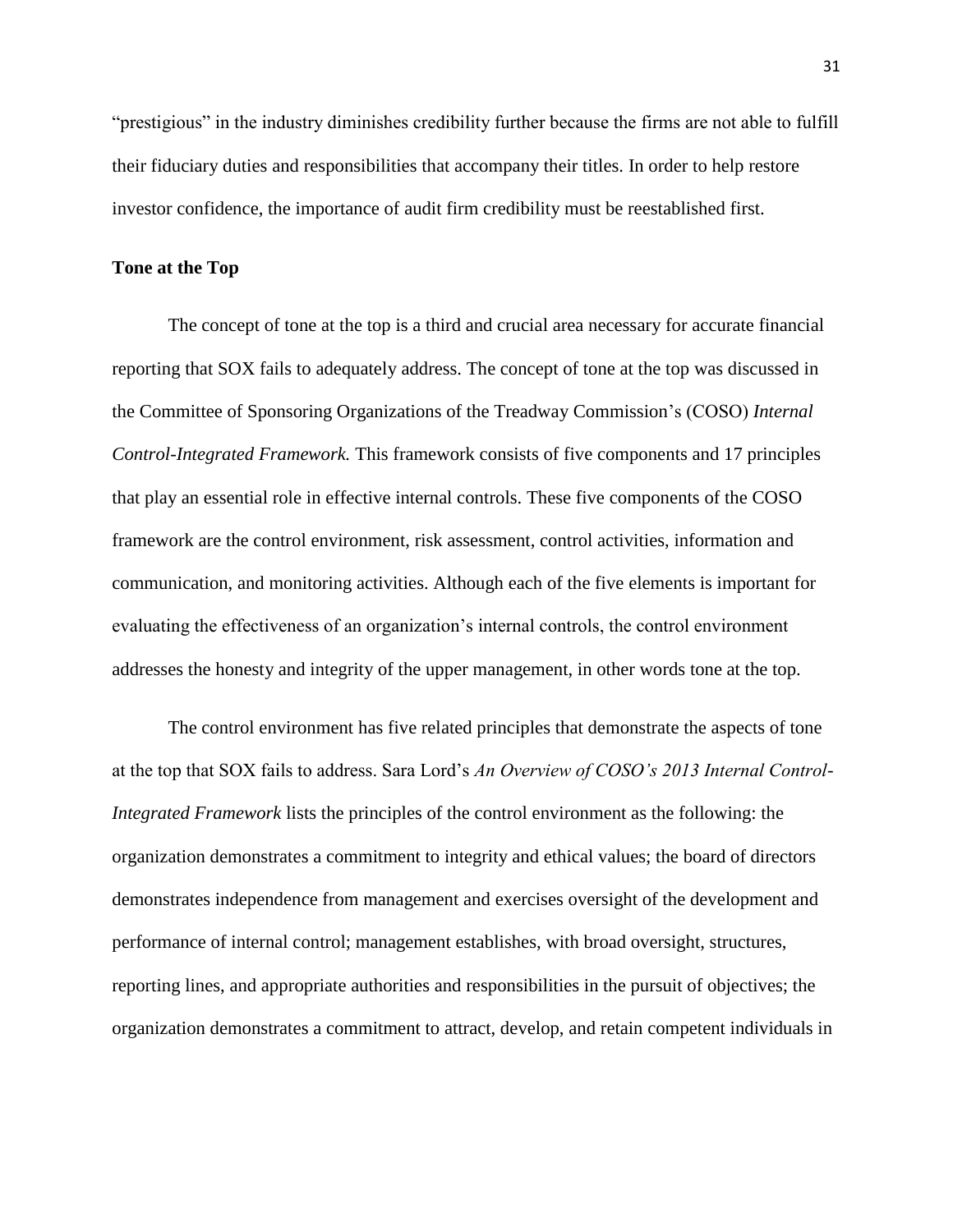alignment with objectives; and the organization holds individuals accountable for their internal control responsibilities in the pursuit of objectives (Lord).

Furthermore, Lord indicates that the points of focus for the control environment emphasize the corporate governance aspect of the organization. Overall, the five principles related to control environment set the tone at the top, establish the structure of the business in regards to oversight and reporting, establish the policies and procedures, and finally, enforce accountability through performance measures like rewards and disciplines (Lord). Based on these principles of the control environment, tone at the top is reflected in the board of directors' and upper management's attitudes towards the role that honesty and integrity play in conducting daily business operations. These ethics and values filter into the production of the financial statements and are directly related to the accuracy and honesty of these statements.

The first draft of SOX incorporates several aspects of tone at the top. For example, publicly traded companies must have an audit committee as a part of its board of directors. The audit committee must be composed of independent individuals outside of the company, and one of these individuals must be a financial expert. A publication from Gelman, Rosenberg  $\&$ Freedman titled *Audit Committees: The Roles and Responsibilities* discusses the role of the audit committee as the following: "The primary purpose of an audit committee is to provide oversight of the financial reporting process, the audit process, the system of internal controls and compliance with laws and regulations" (Audit Committees: The Roles and Responsibilities). The role and requirement for the audit committee is an important aspect of tone at the top because this group of executives is highly involved with the financial statements. If the Audit Committee is not independent from top management, conflicts of interests may arise, which may skew the reporting process or result in an audit that is not independent.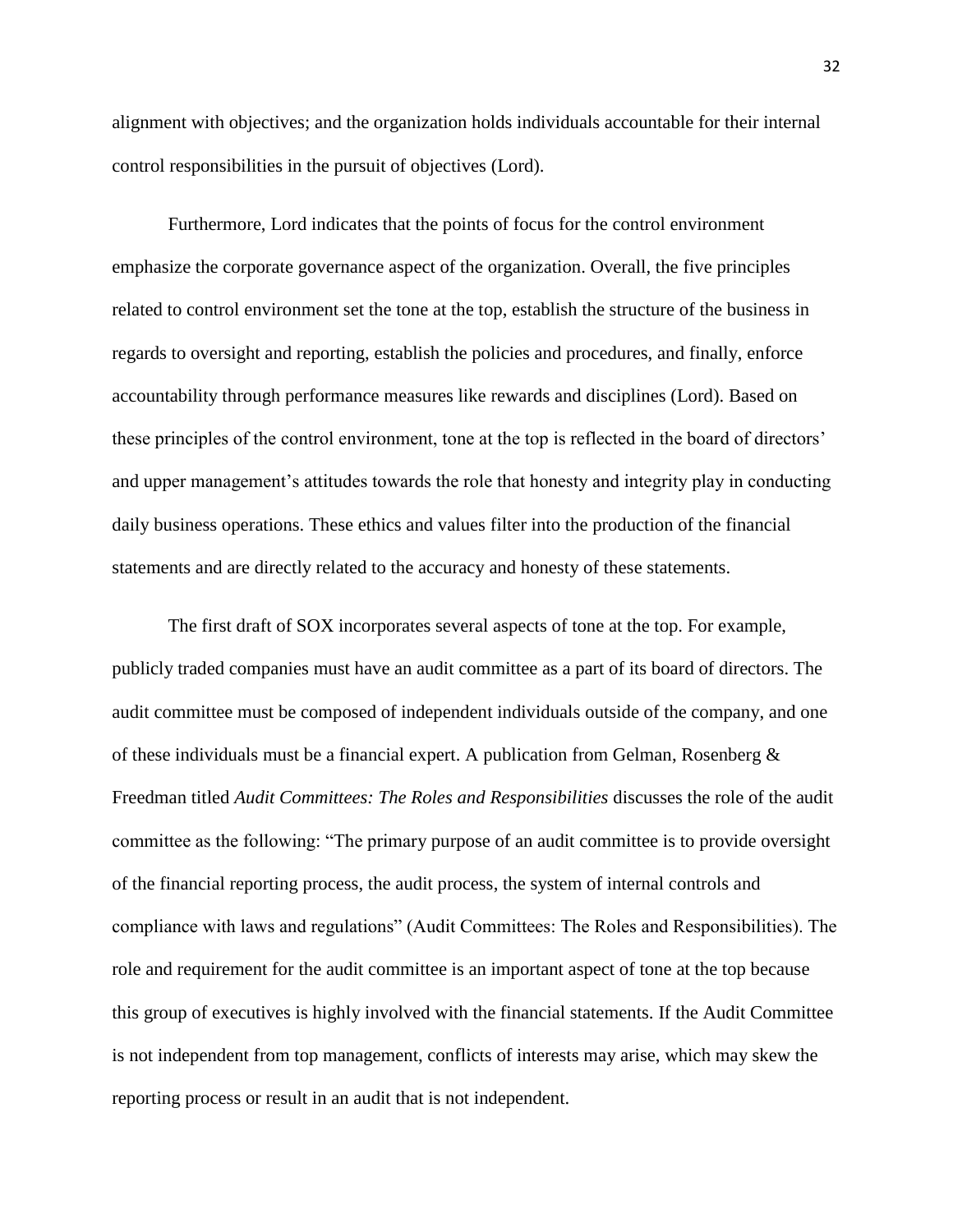Another important aspect of tone at the top that SOX included is the requirement of a code of ethics. Section 406 of SOX defines a code of ethics as "standards necessary to promote (1) honest and ethical conduct, including the ethical handling of actual or apparent conflicts of interest between personal and professional relationships and (2) full, fair, accurate, timely, and understandable disclosure in the periodic reports required to be filed by the issuer; and (3) compliance with applicable governmental rules and regulations" (Sarbanes Oxley Act Section 406). Furthermore, the senior financial officers should disclose the existence of the code of ethics and reasons as to why or why not there has been a code adopted. This is also an important part of tone at the top because a code of ethics is a direct reflection of the values and ethical standards of upper management. Public companies governed by senior financial executives with strong senses of morality and integrity hold the accuracy of the financial statements to high importance, reducing the likelihood of fraudulent reporting.

One example of how the tone at the top of an organization can be reflected in the financial statements is by the phenomenon of earnings management. Earnings management is "a strategy used by management of a company to deliberately manipulate the company's earnings so that the figures match a predetermined target" (Investopedia). Often, upper management will manipulate earnings numbers in both directions to stay on track with predictions from outside parties. Top management will either increase or decrease earnings through several accounting practices, some of which often fall within the range of generally accepted accounting principles (GAAP) and some of which may violate GAAP. Although the accounting practices fall within GAAP, some accountants feel that the methods are too aggressive to represent the actual financial position of the company, creating an illusion for current and potential investors. Organizations that engage in earnings management exhibit a tone at the top that is more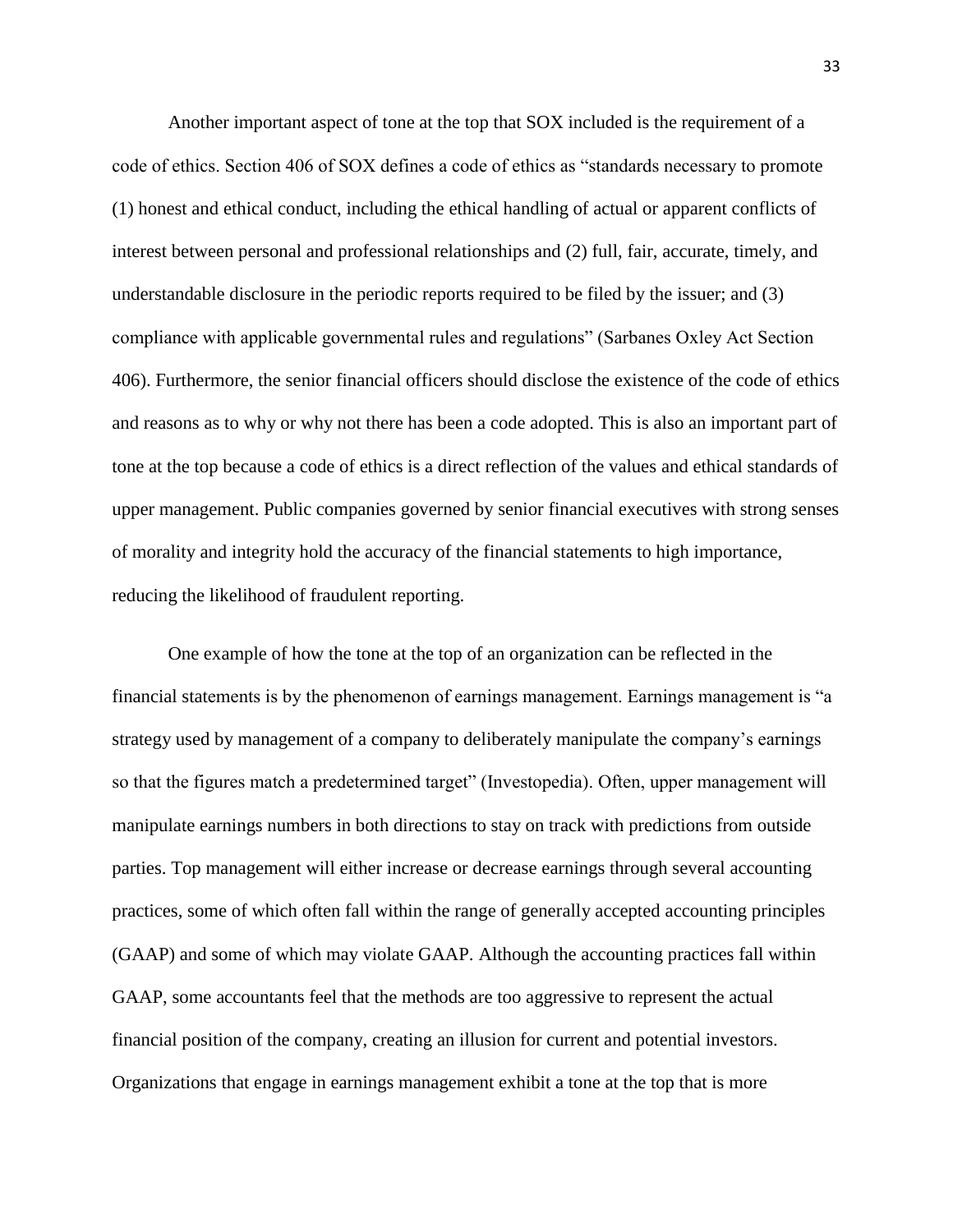concerned with pleasing investors and meeting predictions than revealing their actual financial condition.

In addition, tone at the top is one of the major factors that contributed to the downfall of Enron. According to a CNN summary of the scandal, "Enron shares were worth \$90.75 at their peak in August 2000," (Enron Fast Facts) prior to the sale of these shares by top management. The price of the shares plummeted to \$0.67 a share in January of 2002 after the company "announced massive losses, slashed shareholder equity by \$1.2 billion and came under intense pressure from investors" (The Associated Press). Enron found itself in this scandal because of aggressive, self-serving and sometimes improper accounting practices that top management executives accepted and encouraged.

Gregory J Millman's article "New scandals, old lessons: Financial ethics after Enron" discusses two critical business orthodoxies that shed light on Enron's tone at the top. The first is that managers should have the mindset of shareholders. Millman's article quotes Lynn Sharp-Paine, a Professor of Business Administration at Harvard Business School: "'Enron shows the dangers or risks involved in trying to align everybody's financial interest'" (Millman). Professor Sharp-Paine explains that the various groups financially involved with Enron created the obsession with the company's financial success. The different groups, such as the managers, investors, legal and financial advisors and accountants, were all under the pressure of stock prices, a direct reflection of Enron's projected and perceived financial position.

The second business orthodox in which Enron's tone at the top failed was that managers should also have the mindset of entrepreneurs. Millman's article explains the problems associated with Enron's slogan, which included "that everybody was always to ask 'why'"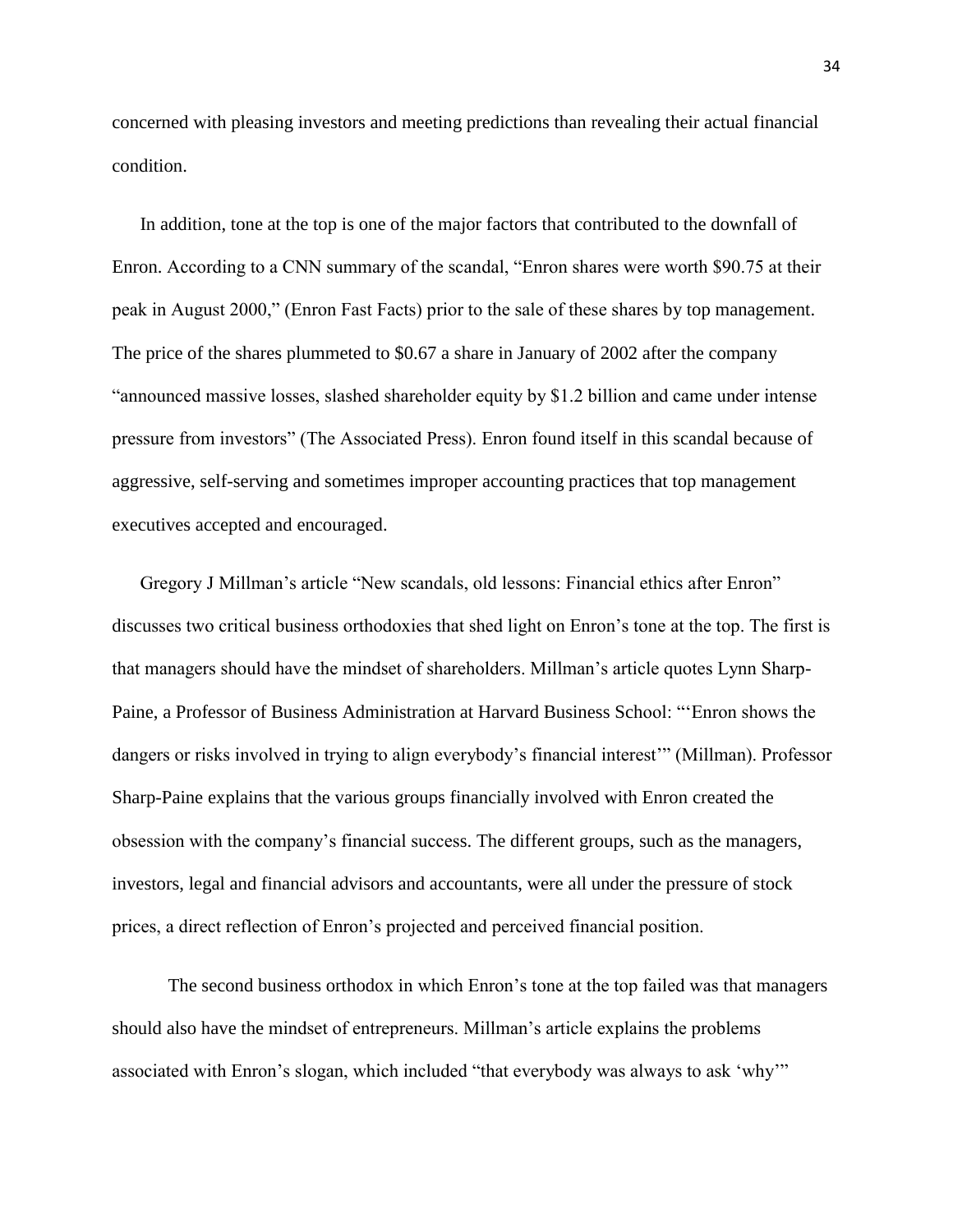(Millman). This slogan often prompted executives to ask "why not?" regarding important business decisions. Enron emerged as an energy commodity that sold natural gas and electricity. As Enron grew and became a leader in its industry, the company turned itself into an investment fund, offering investment instruments like stocks and bonds. Enron employees sold these derivatives with little knowledge and experience, fostering an aggressive entrepreneurial image. With this aggressive and care-free attitude, it is easier for executives to seek opportunities that others have overlooked. However, this creates a problem because entrepreneurs can sometimes be too aggressive as a result of confidence, sending the company into unknown territories of business. Enron's upper management became entrepreneurs but failed as it could not keep up with the changing business operations.

The combination of the previously mentioned business orthodoxies along with a lack of a company code of ethics or conduct emphasizes the importance of tone at the top when producing financial statements. Millman's article further explains that Enron did, in fact, have a code of ethics but it was ineffective because it did not "address what happens when the core business is under attack" (Millman). Once Enron felt that pressure of the stock prices, the company began to crumble and upper management disregarded the existing code of ethics. The tone at the top of Enron changed when conflicts of interest arose, causing the executives to overturn the policies during high-pressure times.

Another example of financial statement fraud in which tone at the top had a significant influence was the WorldCom scandal in 2001. An article published by the Association of Certified Fraud Examiners explains management's role in preventing fraud in the workplace using a WorldCom employee as an example. Walt Pavlo was the Senior Manager in Billing Collections for the company and his primary responsibilities including customer payments,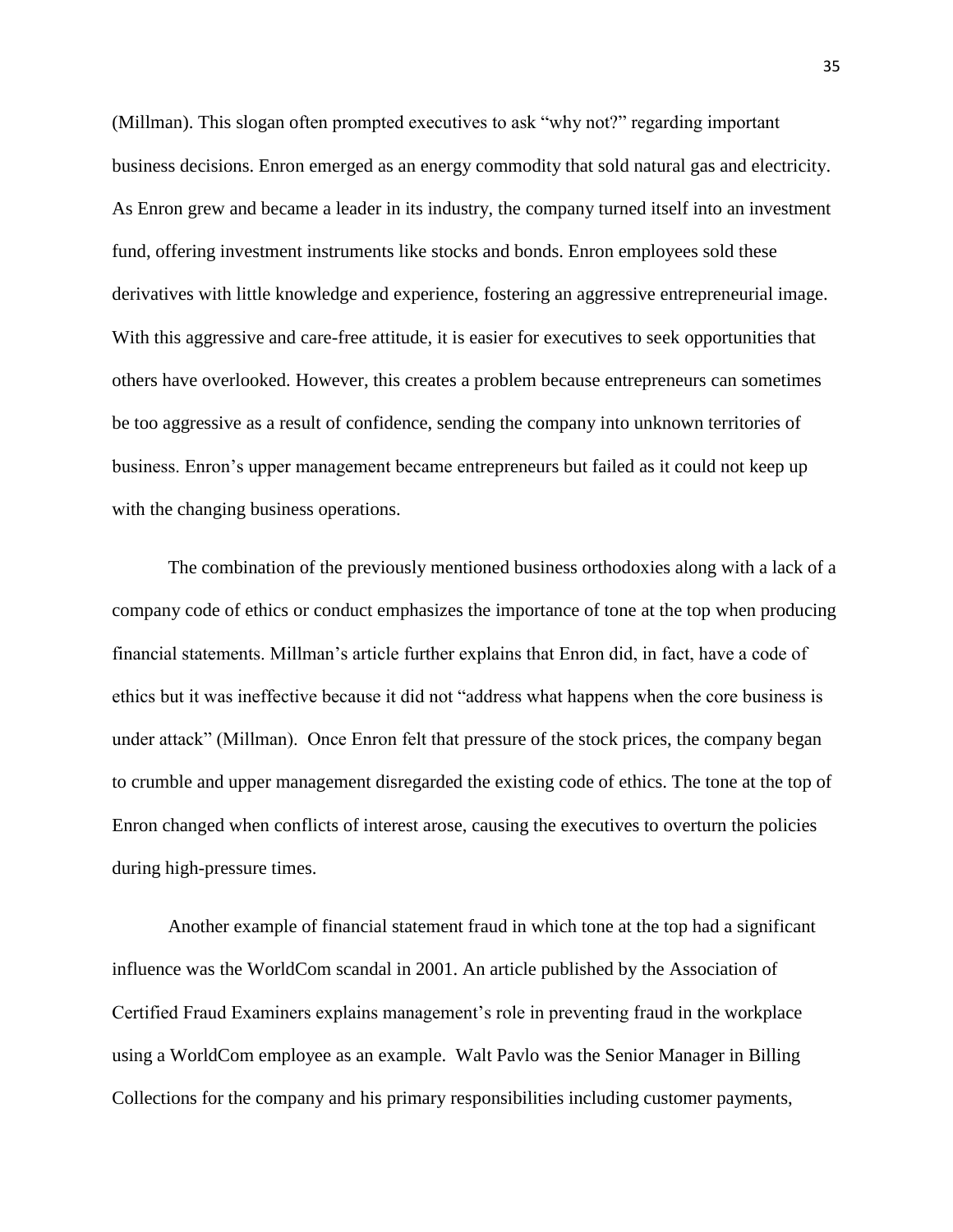credits and account reconciliations (Association of Certified Fraud Examiners). Pavlo became a victim of upper management pressure when he felt the need "to constantly achieve revenue growth in the company" (Association of Certified Fraud Examiners). WorldCom was a company full of executives driven by numbers and would do anything to achieve that. An article published in the *Los Angeles Times* titled "WorldCom Execs' Conduct Detailed" discusses Bernard Ebbers' attitude towards a corporate code of conduct: "The report stung Ebbers for resisting efforts to establish a code of conduct at WorldCom. Ebbers was said to have described it as a 'colossal waste of time'" (Barakat). Ebbers' lack of desire to establish such a code of conduct indicates that WorldCom's tone at the top did not value honest financial statements and pressured Pavlo and other employees to follow suit.

As a result of WorldCom's demanding and crooked tone at the top, Pavlo began to manipulate numbers on his own discretion. Through various meetings with superiors and colleagues, Pavlo learned to hide uncollectible debt. Concealing uncollectible debt increases a company's assets and profits because there is a higher net receivable and lower bad debt expense. Pavlo's actions display the importance of tone at the top because "he felt that he was doing his job and making his employers happy by altering the company's financial data" (Association of Certified Fraud Examiners). WorldCom's tone at the top tricked its employees into thinking that altering the financial position of the company was acceptable despite the fact that it was not the truth.

The collapse of Enron and WorldCom are examples that illustrate how essential a proper tone at the top is for the survival of a company. The tone at the top of a company demonstrates what the organization values and how it carries on conducting business. The values and ethics brought forth by an organization's tone at the top directly affect the financial statements. The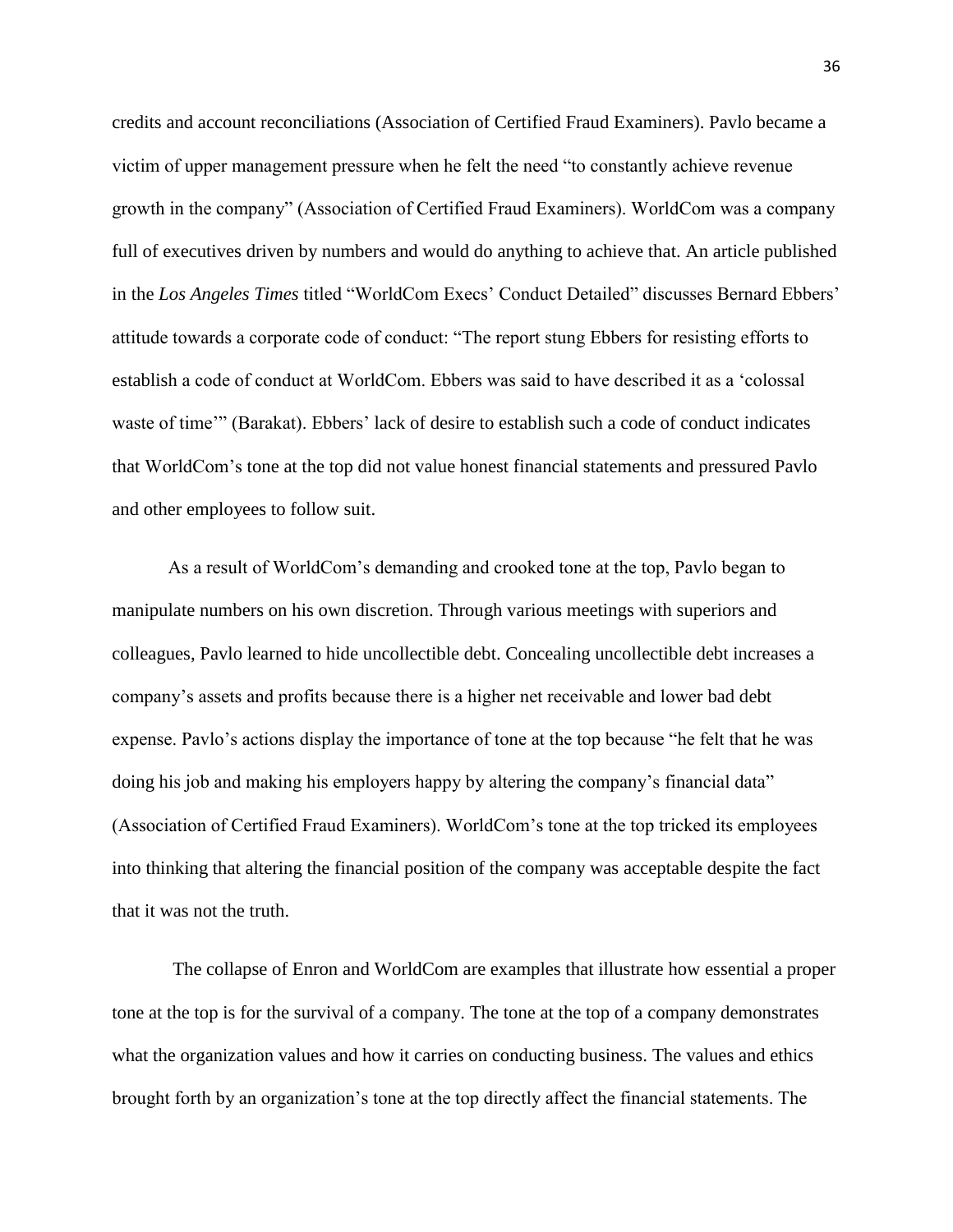strong connection between tone at the top and accurate financial statements is something that SOX fails to address. This also sheds light on the fact that upper management also affects financial statement credibility through the culture that the executives create in the workplace.

#### **Conclusion**

The Sarbanes-Oxley Act of 2002 took the financial reporting world by storm in an attempt to restore investor confidence in the financial statements of publicly traded companies. Although this piece of legislation addressed problem areas such as audit partner rotation and the protection of whistleblowers, the ideas of audit firm rotation, audit firm credibility and tone at the top were excluded. After an examination of these three concepts, one can conclude that these ideas are also essential to restore investor confidence in financial statements and should be considered in the future.

The initial reactions to this sweeping financial reform indicated that SOX was a short term response to an important problem in financial reporting. Therefore, one future reform that should be implemented is audit firm rotation. Although there are several costs associated with this idea, the benefit of increasing independence outweighs such costs. Independence is crucial to the success of an audit and restoring investor confidence in the audited statements. Lawmakers can use other countries that engage in audit firm rotation as an example when implementing the rotation of audit firms. To alleviate some of the burden of costs associated with starting up a new auditor-client relationship, audit firms should rotate after a period of five years. Five years is a time period in which firms will not feel like they are constantly switching clients but will still be able to remain independent. The audit firms will be able to enjoy some of the benefits of no audit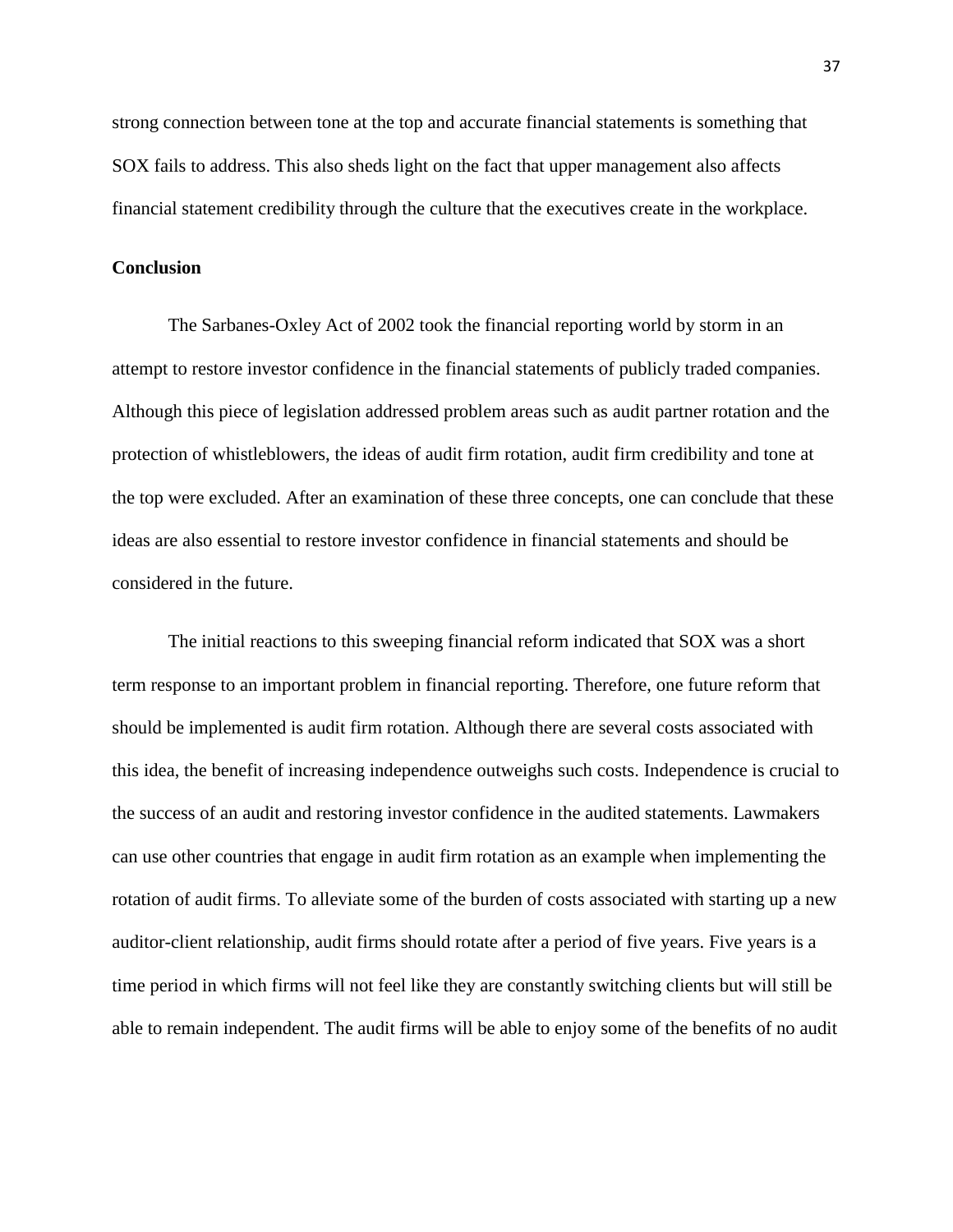firm rotation, such as being able to gain client-specific knowledge without jeopardizing the independence of the audit through a historical relationship.

Another area that should be incorporated in SOX in the future is audit firm credibility. As stated before, the decline in importance of audit firm credibility diminishes the foundation of the accounting profession as a whole. In order to restore the original importance of audit firm credibility, audit firms should be punished for actions that sacrifice factors of credibility. For example, audit firms that collaborate with the upper management of a client in a fraudulent scheme should be suspended from practicing for a designated time period and such should be strictly enforced by the SEC and PCAOB. Suspension would help to emphasize the importance of credibility again. An authority should be able to decide the exact details of punishment, depending on each situation. The threat of punishment would help restore firm credibility because of the consequences it would have on the success of the firm.

Finally, tone at the top should be monitored to an extent because of the correlation between the company's values and the accuracy of its financial statements. Although tone at the top is company-specific, there are factors present throughout all companies that influence upper management's tone. For example, an authority can implement a provision that builds upon Section 406 of SOX that would require all companies to have a code of conduct that addresses certain areas. Although a code of conduct is necessary to portray the company's attitudes and values, there is no regulation as to how in-depth the code of conduct needs to be. An authority should establish certain topics and areas in which companies should focus their codes of conduct on. Furthermore, there should be punishment for not implementing and following the code of conduct. Following the code of conduct is more important because it shows that the company is conducting business in an ethical and appropriate manner. In addition to the code of conduct,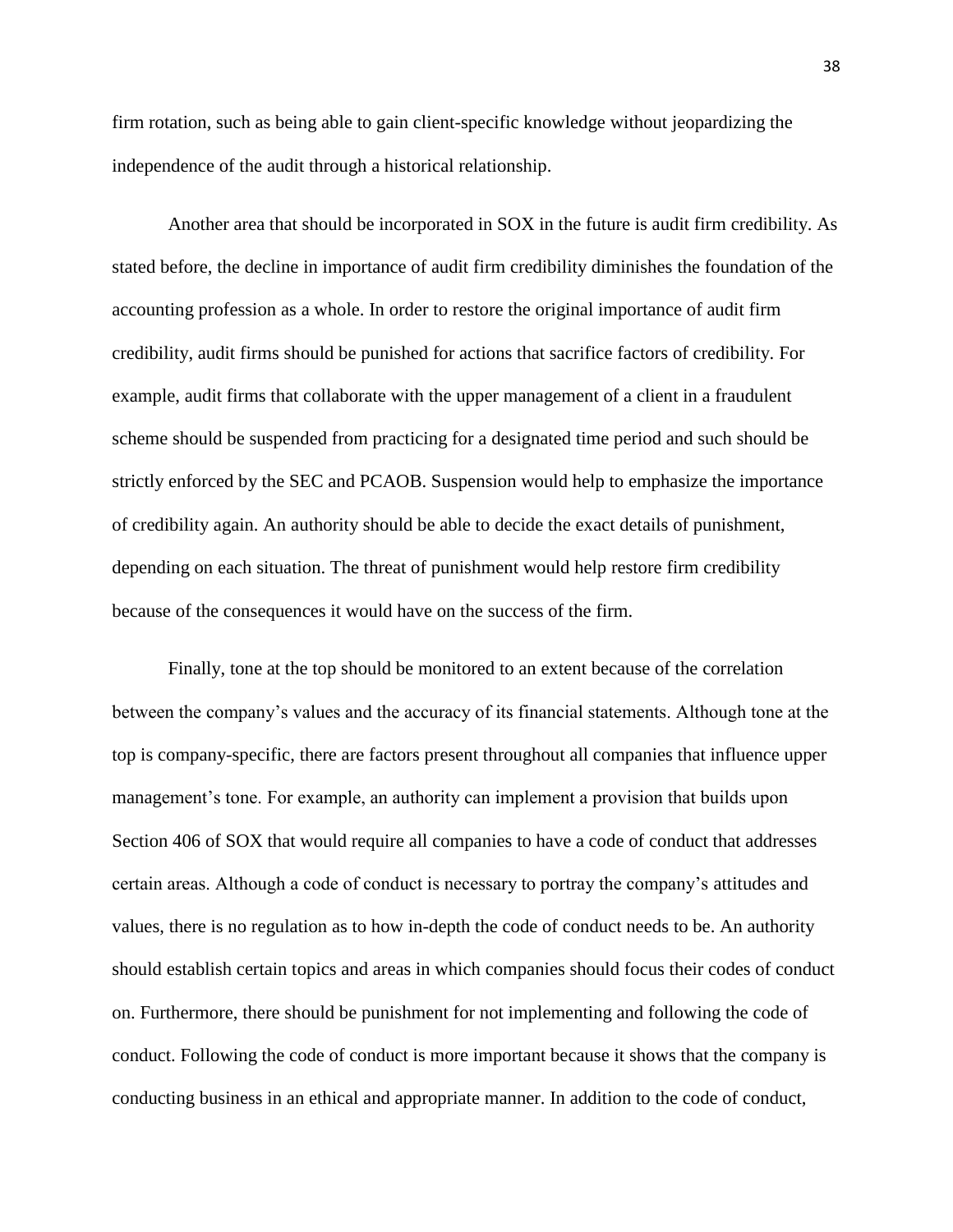companies may offer annual seminars to remind employees of the details of the code of conduct. Other activities that foster an anti-fraud environment include anti-fraud training programs. If organizations are required to participate in a certain number of activities to establish a more ethical tone at the top, companies may feel less pressure to engage in fraudulent reporting. There will also be more equality among organizations and the economy as a whole. A second way that tone at the top can be positively affected throughout all companies is through a stronger presence of outside independent directors. For example, the audit committee must be composed of such outside and independent directors, including one financial expert. However, stricter requirements can be established in order to ensure that the directors chosen are actually independent from the company and have no other financial interest in the performance of the company. Therefore, these three areas address the fact that accurate financial reporting is two-sided. Although the audit firm's primary responsibility is to provide credibility to a set of financial statements, upper management of a company also has a responsibility to produce accurate financial statements to the best of their ability and knowledge.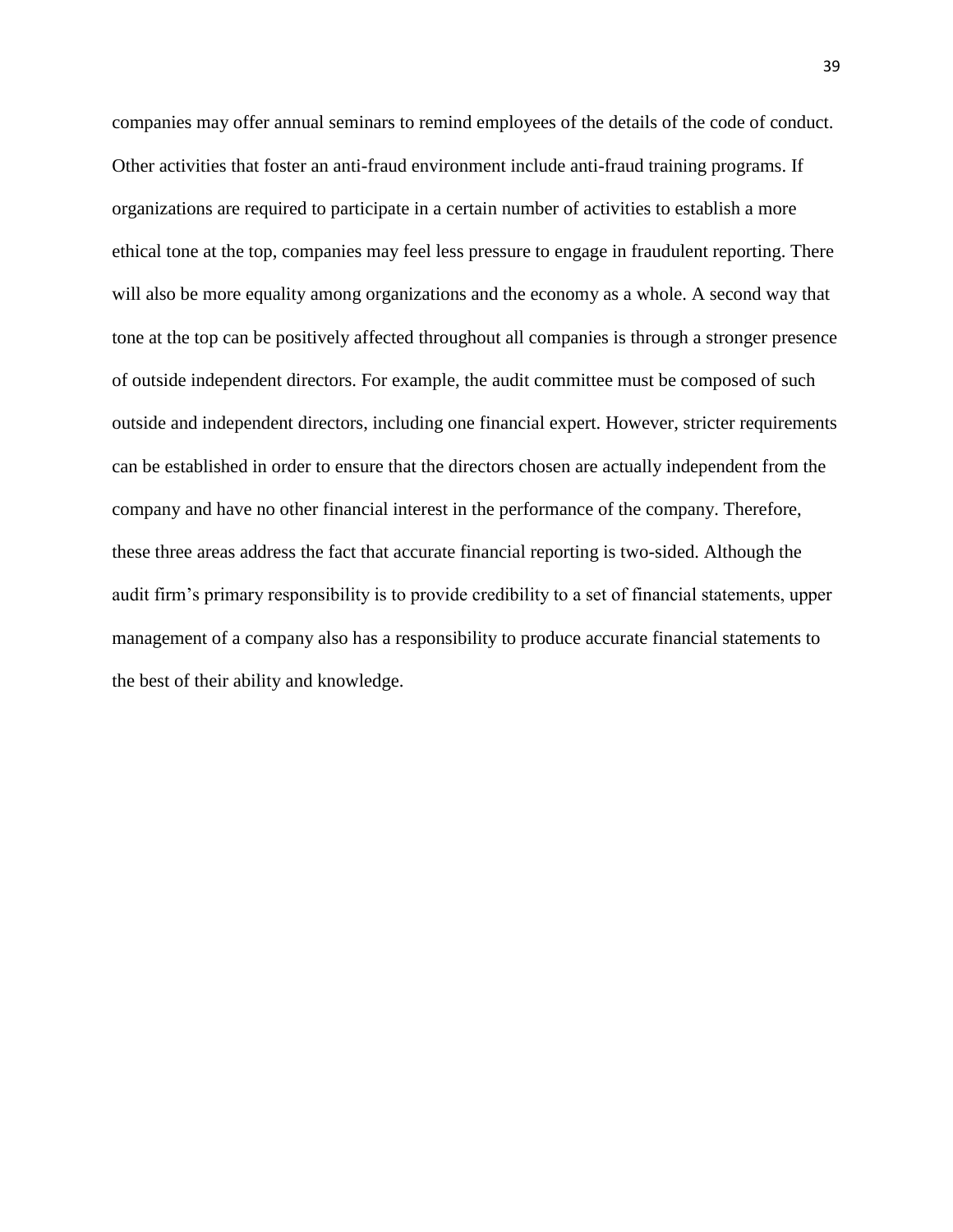#### Works Cited

- "The Act Sections." *SOX-online: The Vendor-Neutral Sarbanes-Oxley Site*. N.p., n.d. Web. 08 Dec. 2014.
- The Associated Press. "Enron Whistleblower Tells of 'crooked Company'" *Msnbc.com*. N.p., 16 Mar. 2006. Web. 07 Jan. 2015.
- "Audit Committees: The Roles and Reponsibilities." *Gelman Rosenberg Freedman RSS*. N.p., 2015. Web. 7 Mar. 2016.
- Barakat, Matthew. "WorldCom Execs' Conduct Detailed." *Los Angeles Times*. Los Angeles Times, 10 June 2003. Web. 14 Apr. 2016.
- Beasley, Mark S., Joseph V. Carcello, Dana R. Hermanson, and Terry L. Neal. "Fraudulent Financial Reporting 1998-2007: An Analysis of Public Companies." *COSO* (2010): n. pag. Web. 7 Dec. 2014.
- "Before and after Sarbanes-Oxley Learning to Live with Change." Accounting Web, 19 Aug. 2008. Web. 22 Oct. 2014.
- Benoit, Robert. "The Sarbanes-Oxley Investment: A Section 404 Cost Study for Smaller Companies." *Sarbanes-Oxley Compliance Journal* (n.d.): n. pag. 23 Jan. 2008. Web. 13 Feb. 2016.
- Berenson, Alex. NY Times, News Service. "Enron Debacle may Spur Accounting Reforms." Journal Record: 1. Dec 06 2001. ProQuest. Web. 12 Sept. 2014.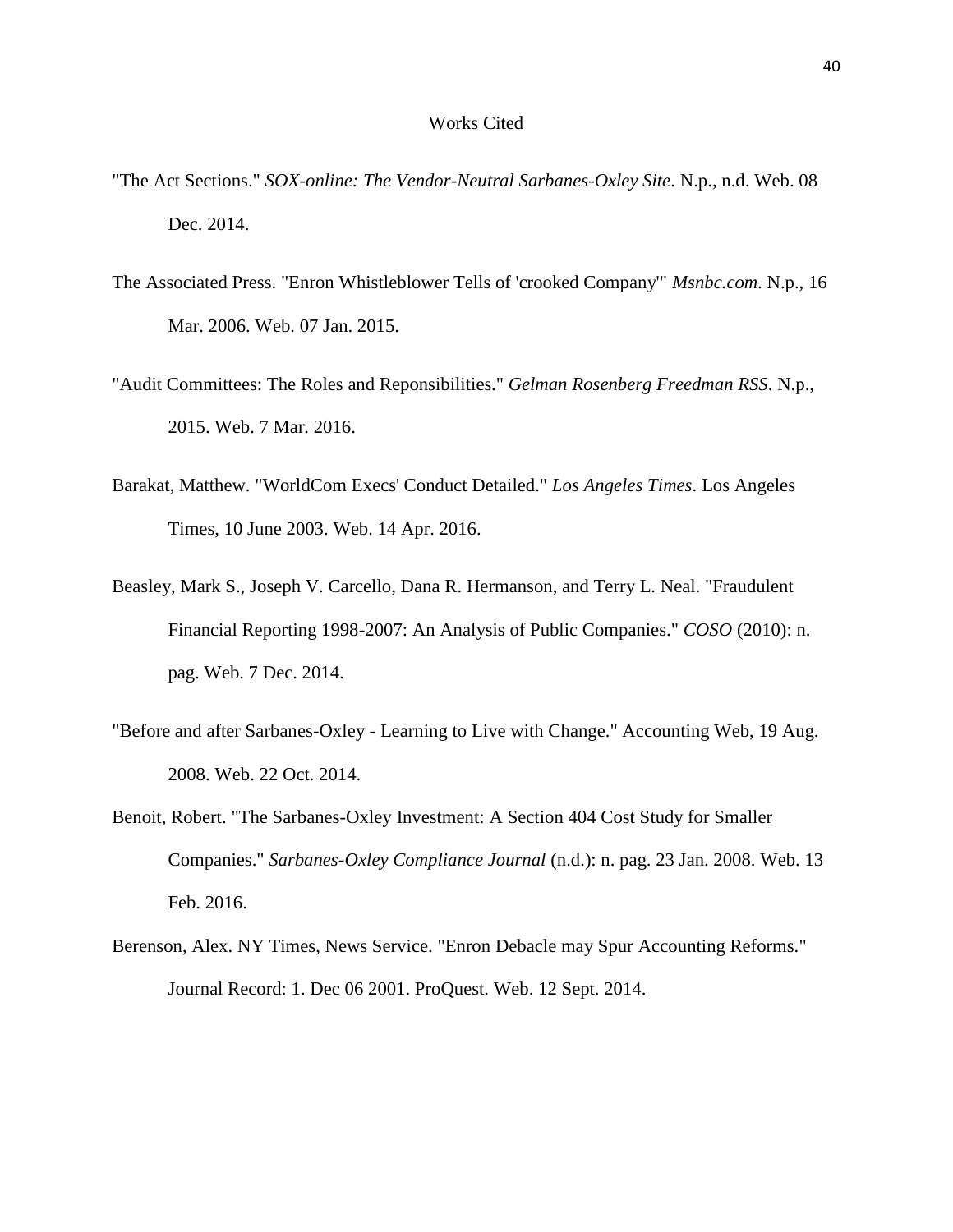Bumgardner, Larry. "How Does the Sarbanes-Oxley Act Impact American Business?" *Reforming Corporate America* 6.1 (2003). Web. <http://gbr.pepperdine.edu/2010/08/reforming-corporate-america/>.

Bumiller, Elisabeth. "Bush Signs Bill Aimed at Fraud In Corporations." *The New York Times*. The New York Times, 30 July 2002. Web. 23 Oct. 2014.

Chasan, Emily. "European Parliament Approves Mandatory Auditor Rotation." *CFO Journal*(n.d.): n. pag. *The Wall Street Journal*. 03 Apr. 2014. Web. 20 Feb. 2016.

- Cunningham, Gary M., and Jean E. Harris. "Enron and Arthur Andersen: The Case of the Crooked E and the Fallen A." *Global Perspectives on Accounting Education* 3 (2006): 27. *ProQuest.* Web. 14 Sep. 2014.
- Dyck, Alexander, Adair Morse, and Luigi Zingales. "Who Blows the Whistle on Corporate Fraud?" The Journal of Finance 65, 6 (2010): 2213-2253.

"Enron Fast Facts." *CNN*. Cable News Network, n.d. Web. 07 Feb. 2016.

- Ewelt-Knauer, Corinna, Anna Gold, and Christiane Pott. *What Do We Know about Mandatory Audit Firm Rotation?* N.p.: ICAS, 2012. PDF.
- "Five Years under the Thumb." *The Economist*. The Economist Newspaper, 28 July 2007. Web. 26 Oct. 2014.
- Hanna, Julia. "The Costs And Benefits Of Sarbanes-Oxley." Forbes. Forbes Magazine, 10 Mar. 2014. Web. 15 Oct. 2014.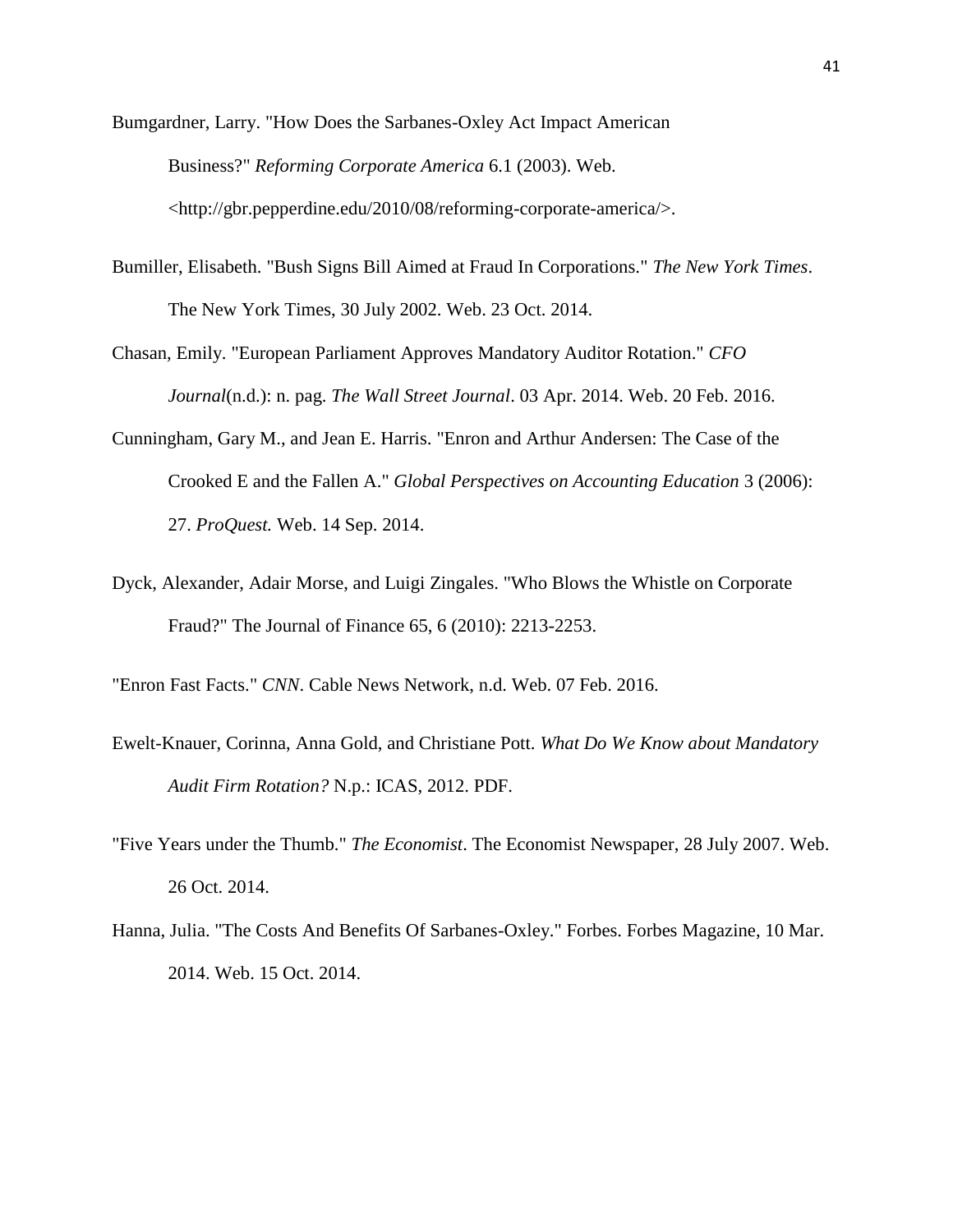- Hemphill, Thomas A. "The Sarbanes-Oxley Act of 2002: Reviewing the Corporate Governance Scorecard." *The Journal of Corporate Citizenship*.20 (2005): 23-6.*ProQuest.* Web. 14 Feb. 2016.
- Lord, Sara. *An Overview of COSO's 2013 Internal Control-Integrated Framework*. N.p.: McGladrey LLP, May 2013. PDF.
- MacQueen, Michael M. "Holes in our SOX: Improving the Effectiveness of the Sarbanes-Oxley Act of 2002." Order No. 3430704 University of La Verne, 2010. Ann Arbor: ProQuest. Web. 8 Oct. 2014.
- Macey, Jonathan R. *The Death of Corporate Reputation: How Integrity Has Been Destroyed on Wall Street*. N.p.: n.p., n.d. Print.
- "Mandatory Rotation and Tendering." *The Canadian Public Accountability Board*. Canadian Public Accountability Board, 2015. Web. 22 Feb. 2016.
- Millar, James A., and B. Wade Bowen. "Small and Large Firm Regulatory Costs: The Case of the Sarbanes-Oxley Act." *Corporate Governance* 11.2 (2011): 161-70. *ProQuest.* Web. 23 Sep. 2014.
- Millman, Gregory J. "New Scandals, Old Lessons: Financial Ethics After Enron."*Financial Executive* 18.5 (2002): 16-9. *ProQuest.* Web. 7 Apr. 2016.
- Moberly, Richard. "Why Sarbanes-Oxley Whistleblowers Don't Win." *The Corporate Governance Advisor* 15.6 (2007): 18-20.*ProQuest.* Web. 24 Sep. 2014.
- Mollenkamp, Carrick, and Ann Carrns. "Ernst & Young Received Warning On HealthSouth, Found No Fraud." *Wall Street Journal*. Wall Street Journal, 2003. Web. 03 Mar. 2016.